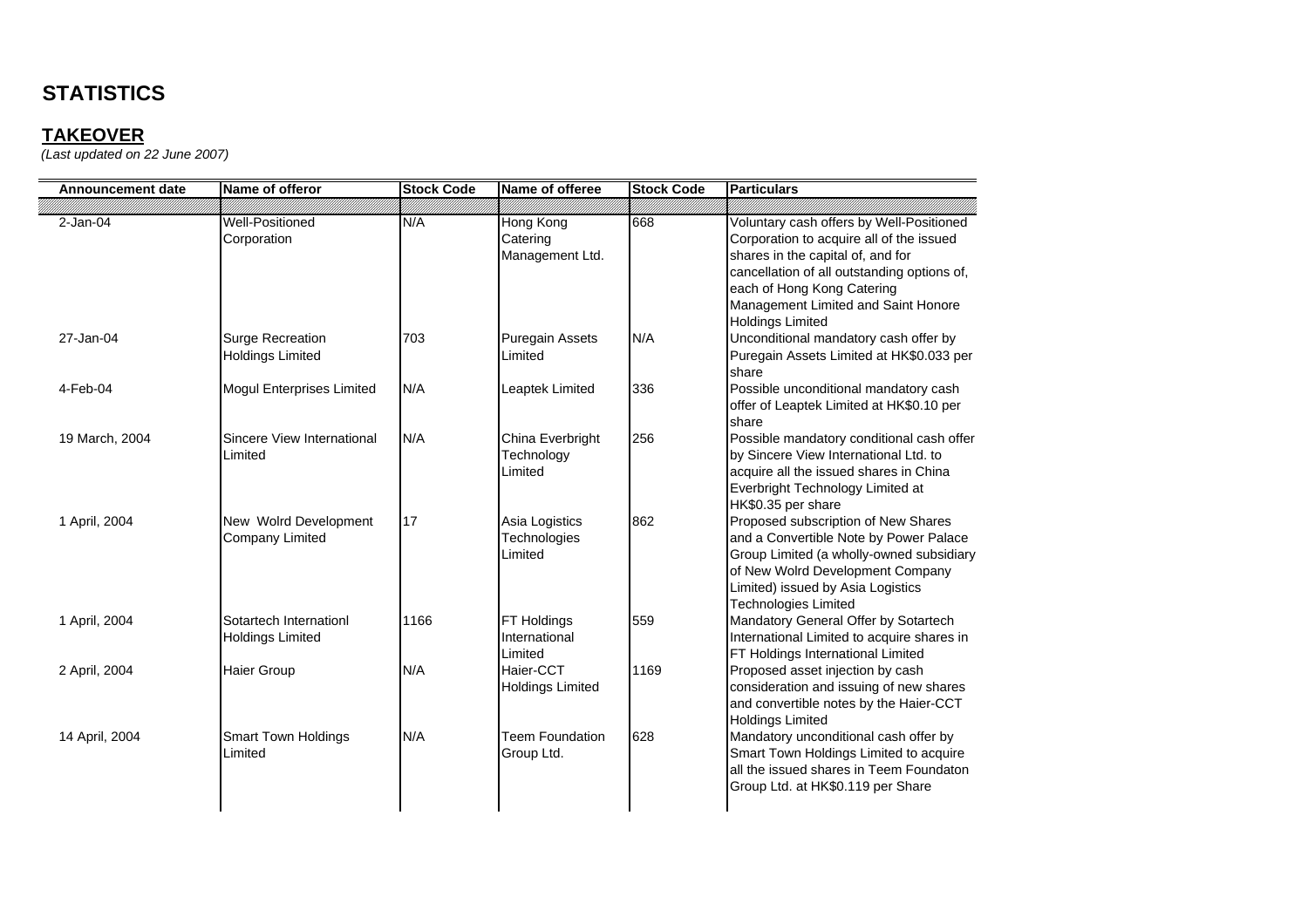## **TAKEOVER**

| <b>Announcement date</b> | Name of offeror                                                                                   | <b>Stock Code</b> | Name of offeree                           | <b>Stock Code</b> | <b>Particulars</b>                                                                                                                                                                                                                                                                                                               |
|--------------------------|---------------------------------------------------------------------------------------------------|-------------------|-------------------------------------------|-------------------|----------------------------------------------------------------------------------------------------------------------------------------------------------------------------------------------------------------------------------------------------------------------------------------------------------------------------------|
|                          |                                                                                                   |                   |                                           |                   |                                                                                                                                                                                                                                                                                                                                  |
| 16 April, 2004           | <b>Station Investments</b><br>Limited                                                             | N/A               | Sun Innovation<br><b>Holdings Limited</b> | 547               | Proposed subscription of Convertible<br>Preference Shares by Station<br>Investments Limited of possible obligation<br>to make a general offer for the issued<br>shares in Sun Innovation Holdings<br>Limited at HK\$0.0225 per Convertible<br><b>Preference Share</b>                                                            |
| 3 May, 2004              | <b>SNP Leefung Holdings Ltd</b>                                                                   | 623               | <b>SNP Corporation</b><br>Ltd             | N/A               | Very substantial acquisition of entire<br>issued share capital of SNP Excel United<br>Company Limited and an effective<br>interest of approxmately 99.95% of the<br>voting share capital of SNP Sprint<br>(Thailand) Co. Ltd from SNP Corporation<br>Ltd being treated as reverse takeover and<br>an application for new listing |
| 1 June, 2004             | Anheuser-Busch Hong<br>Kong Investment<br><b>Company Limited</b>                                  | N/A               | Harbin Brewery<br><b>Group Limited</b>    | 249               | Conditional Mandatory Cash Offer by<br>Anheuser-Busch Hong Kong Investment<br>Company Limited for Shares of Harbin<br>Brewery Group Limited at HK\$5.58 per<br>share                                                                                                                                                             |
| 5 July, 2004             | Prime Orient International<br>Limited                                                             | N/A               | Jackley Holdings<br>Limited               | 353               | Mandatory conditional cash offer by<br>Kingston Securities Limited on behalf of<br>Prime Orient International Limited for all<br>the issued shares in Jackley Holdings<br>Limited                                                                                                                                                |
| 13 July, 2004            | Newer Challenge Holdings<br>Limited, Mr. Lam Kin Hing,<br>Kenneth and Mr. Richard<br>David Winter | N/A               | <b>Quam Limited</b>                       | 952               | Conditional voluntary cash offers by<br>Quam Securities Company Limited on<br>behalf of Newer Challenge Holdings<br>Limited, Mr. Lam Kin Hing, Kenneth and<br>Mr. Richard David Winter to acquire all<br>the issued shares in the capital of, and for<br>cancellation of all outstanding options of,<br><b>Quam Limited</b>      |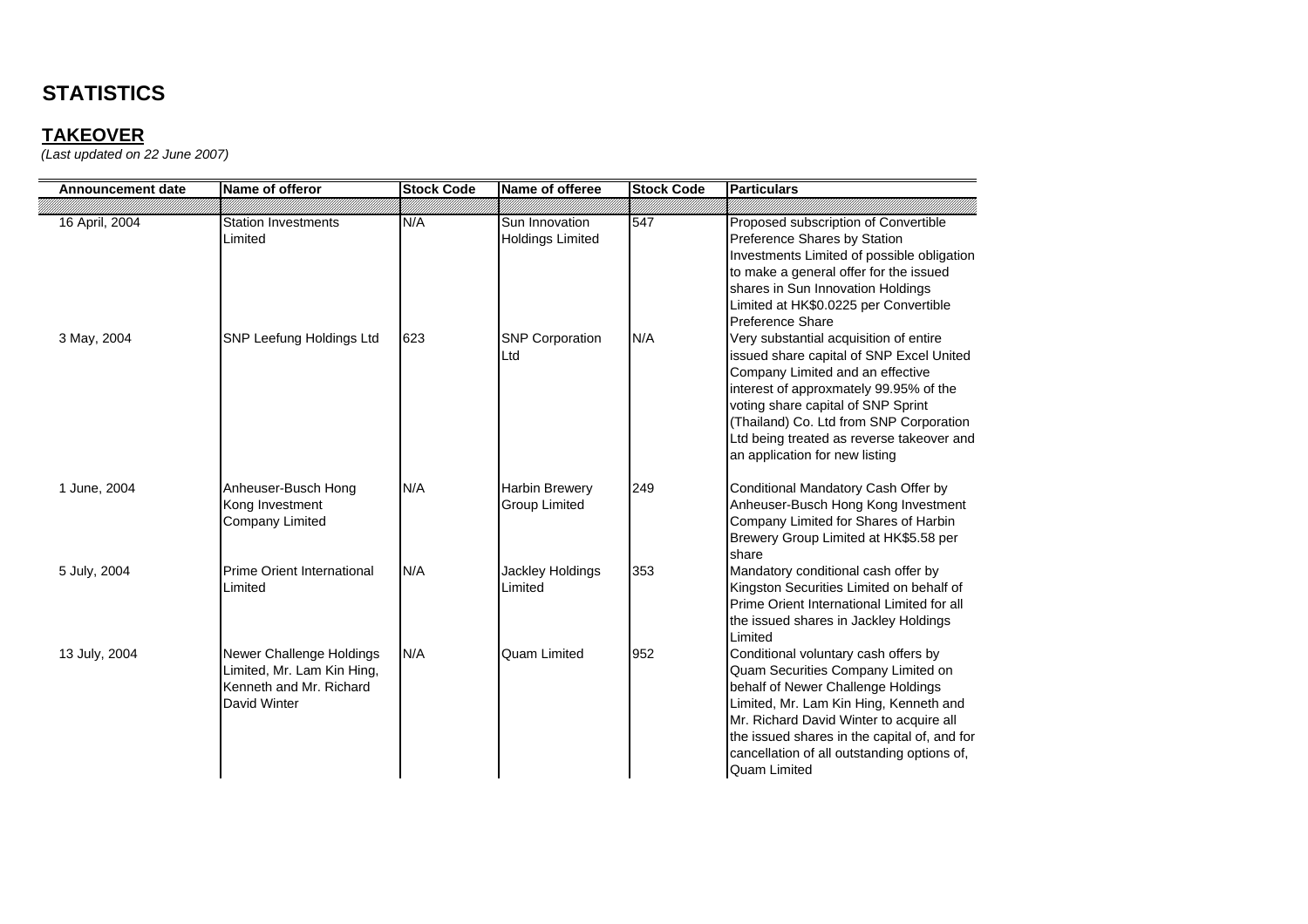## **TAKEOVER**

| <b>Announcement date</b> | Name of offeror                               | <b>Stock Code</b> | Name of offeree                                          | <b>Stock Code</b> | <b>Particulars</b>                                                                                                                                                                                                                                                                                                                                                                                                 |
|--------------------------|-----------------------------------------------|-------------------|----------------------------------------------------------|-------------------|--------------------------------------------------------------------------------------------------------------------------------------------------------------------------------------------------------------------------------------------------------------------------------------------------------------------------------------------------------------------------------------------------------------------|
|                          |                                               |                   |                                                          |                   |                                                                                                                                                                                                                                                                                                                                                                                                                    |
| 3 September, 2004        | <b>CV Capital Partners</b><br>Limited         | N/A               | Wanji<br>Pharmaceutical<br><b>Holdings Limited</b>       | 835               | Unconditional mandatory cash offer by<br>CV Capital Partners Limited for all the<br>issued share capital and the outstanding<br><b>Convertible Note</b>                                                                                                                                                                                                                                                            |
| 14 September, 2004       | Wisdom On Holdings<br>Limited                 | N/A               | Minglun Group<br>(Hong Kong)<br>Limited                  | 346               | Mandatory unconditional cash offers by<br>Grand Vinco Capital Limited on behalf of<br>Wisdom On Holdings Limited for all the<br>issued shares in Minglun Group (Hong<br>Kong) Limited (other than those shares<br>already owned by Wisdom On Holdings<br>Limited and parties acting in concert with<br>it) and all outstanding options of Minglun<br>Group (Hong Kong) Limited                                     |
| 12 October, 2004         | Kingboard Chemical<br><b>Holdings Lmiited</b> | 148               | Elec & Eltek<br>International<br><b>Holdings Limtied</b> | 33                | Voluntary conditional cash offers in HK to<br>acquire all of the issued shares in the<br>capital of, and for cancellation of all<br>outstanding options of Elec & Eltek<br>International Holdings Limited and<br>possible mandatory unconditional cash<br>offer in Singapore to acquire all of the<br>issued and paid-up ordinary shares in the<br>capital of Elec & Eltek International<br><b>Company Limited</b> |
| 2 November, 2004         | <b>Grand Cosmos Holdings</b><br>Limited       | N/A               | renren Holdings<br>Limited                               | 59                | Possible mandatory conditional cash offer<br>by Kingston Securities Ltd. on behalf of<br>Grand Cosmos Holdings Limited to<br>acquire all the issued shares in renren<br><b>Holdings Limited</b>                                                                                                                                                                                                                    |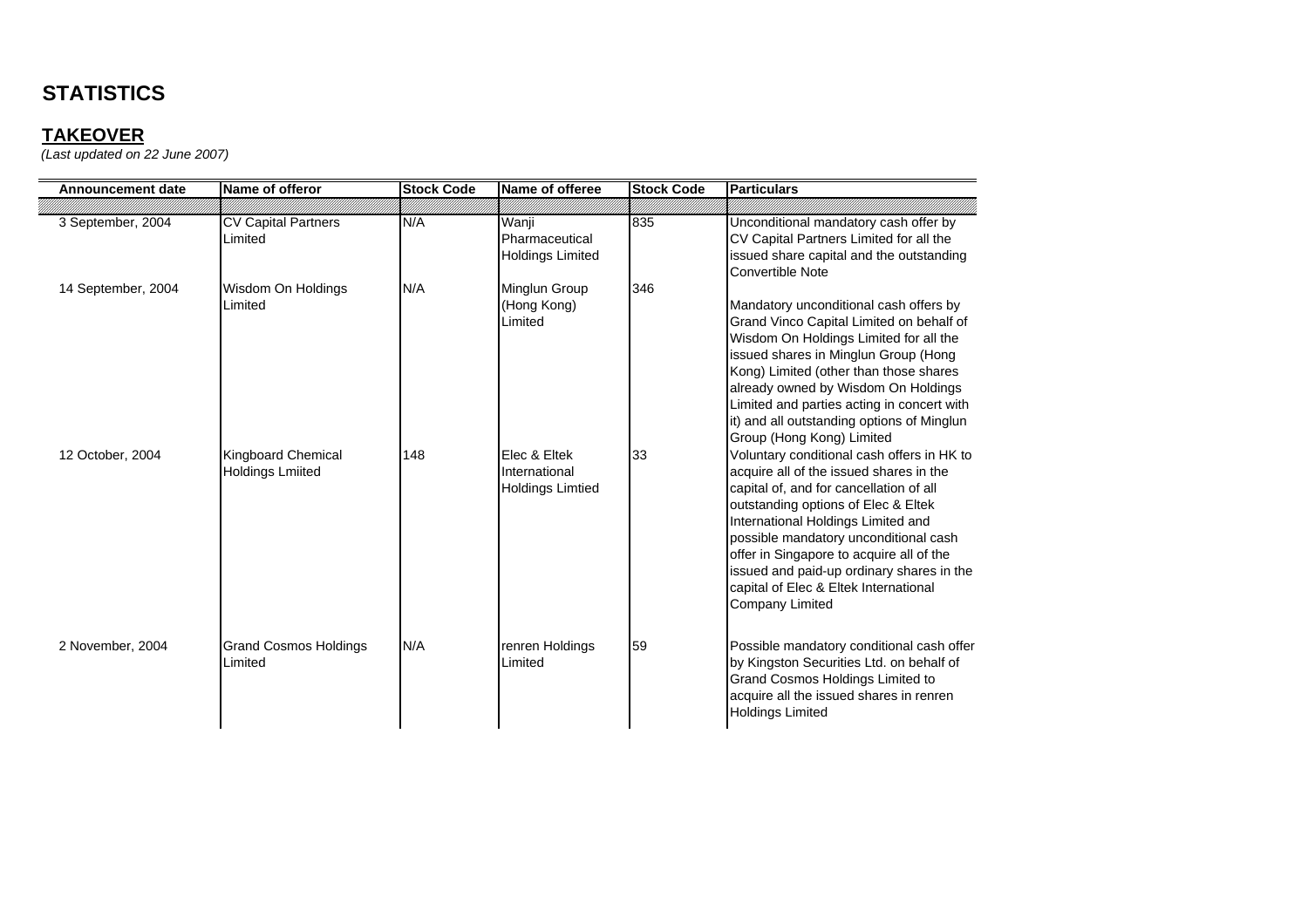| Announcement date | Name of offeror                           | <b>Stock Code</b> | Name of offeree                                                 | <b>Stock Code</b> | <b>Particulars</b>                                                                                                                                                                                                                                                                                                                                                                                                                                  |
|-------------------|-------------------------------------------|-------------------|-----------------------------------------------------------------|-------------------|-----------------------------------------------------------------------------------------------------------------------------------------------------------------------------------------------------------------------------------------------------------------------------------------------------------------------------------------------------------------------------------------------------------------------------------------------------|
| 4 November, 2004  | Fandango, Inc.                            | N/A               | Rojam<br><b>Fntertainment</b><br><b>Holdings Limited</b>        | 8075              | Possible voluntary securities exchange<br>offer by Anglo Chinese Corporate<br>Finance, Limited on behalf of Fandango,<br>Inc. to acquire the entire issued share<br>capital of Rojam Entertainment Holdings<br>Limited                                                                                                                                                                                                                              |
| 15 November, 2004 | <b>Earnest Equity Limited</b>             | N/A               | Capital Strategic<br>Investment<br>Limited                      | 497               | Mandatory conditional cash offer by<br>Kingston Securities Limited on behalf of<br>Earnest Equity Limited for all the issued<br>shares in Capital Strategic Investment<br>Limited                                                                                                                                                                                                                                                                   |
| 19 November, 2004 | Shougnag Concord Grand<br>(Group) Limited | 730               | Global Digital<br>Creations<br><b>Holdings Limited</b>          | 8271              | Voluntary share exchange offer by DBS<br>Asia Capital Limited on behalf of Upper<br>Nice Assets Ltd., a wholly-owned<br>subsidiary of Shougang Concord Grand<br>(Group) Limited to acquire all the issued<br>shares of, and a voluntary conditional<br>cash offer to cancel all outstanding<br>options of, Global Digital Creations<br>Holdings Limited (other than those<br>already owned by the Offeror and parties<br>acting in concert with it) |
| 20 December, 2004 | Asian Allied Limited                      | N/A               | <b>Chinese People</b><br>Gas Holdings<br><b>Company Limited</b> | 681               | Possible mandatory unconditional cash<br>offer by Get Nice Investment Limited on<br>behalf of Asian Allied Limited for all the<br>issued shares in and all outstanding<br>subscription options of Chinese People<br><b>Gas Holdings Company Limited</b>                                                                                                                                                                                             |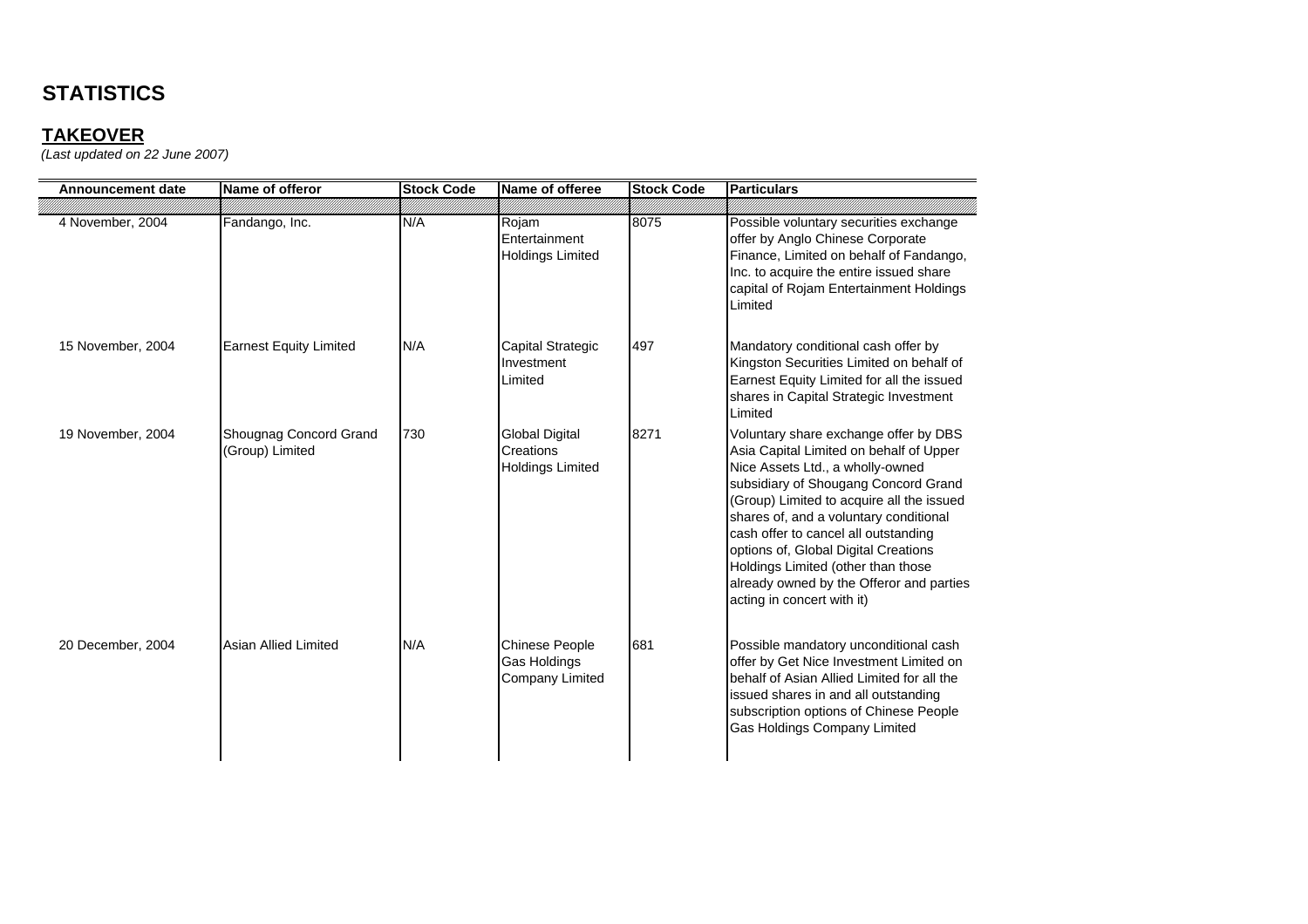## **TAKEOVER**

| <b>Announcement date</b> | Name of offeror                                  | <b>Stock Code</b> | Name of offeree                                               | <b>Stock Code</b> | <b>Particulars</b>                                                                                                                                                                                                                                                                                        |
|--------------------------|--------------------------------------------------|-------------------|---------------------------------------------------------------|-------------------|-----------------------------------------------------------------------------------------------------------------------------------------------------------------------------------------------------------------------------------------------------------------------------------------------------------|
|                          |                                                  |                   |                                                               |                   |                                                                                                                                                                                                                                                                                                           |
| 29 December, 2004        | China Petroleum &<br><b>Chemical Corporation</b> | 386               | Sinopec Beijing<br>Yanhua<br>Petrochemical<br>Company Limited | 325               | Proposed privatisation of Sinopec Beijing<br>Yanhua Petrochemical Company Limited<br>by China Petroleum & Chemical<br>Corporation by way of merger by<br>absorption of Beijing Yanhua under<br>Article 184 of the PRC Company Law at<br>the cancellation price of HK\$3.80 per<br>Beijing Yanhua H Share  |
| 28 January, 2005         | Sinochem Hong Kong<br><b>Holdings Limited</b>    | 297               | Sinochem Hong<br>Kong (Group)<br>Company Limited              | N/A               | Very substantial acquisition of entire<br>issued share capital of China Fertiliser<br>(Holdings) Company Limited and its<br>Group from Sinochem Hong Kong<br>(Group) Company Limited treated as<br>reverse takover and an application for the<br>whitewash waiver                                         |
| 31 January, 2005         | <b>CCT Telecom Holdings</b><br>Limited           | 138               | <b>CCT Tech</b><br>International<br>Limited                   | 261               | Voluntary conditional cash offers by CCT<br>Telecom Holdings Limited to acquire all<br>the issued shares and the convertible<br>notes due 2005 of CCT Tech International<br>Limited and voluntary conditional cash<br>offer to cancel all outstanding options of<br><b>CCT Tech International Limited</b> |
| 22 February, 2005        | Haywood Shares Holdings<br>Limited               | N/A               | Simsen<br>International<br>Corporation<br>Limited             | 993               | Voluntary conditional cash offers by<br>Haywood Shares Holding Limited to<br>acquire all of the issued shares in the<br>capital of, and for cancellation of all<br>outstanding options of, Simsen<br>International Corporation Limited                                                                    |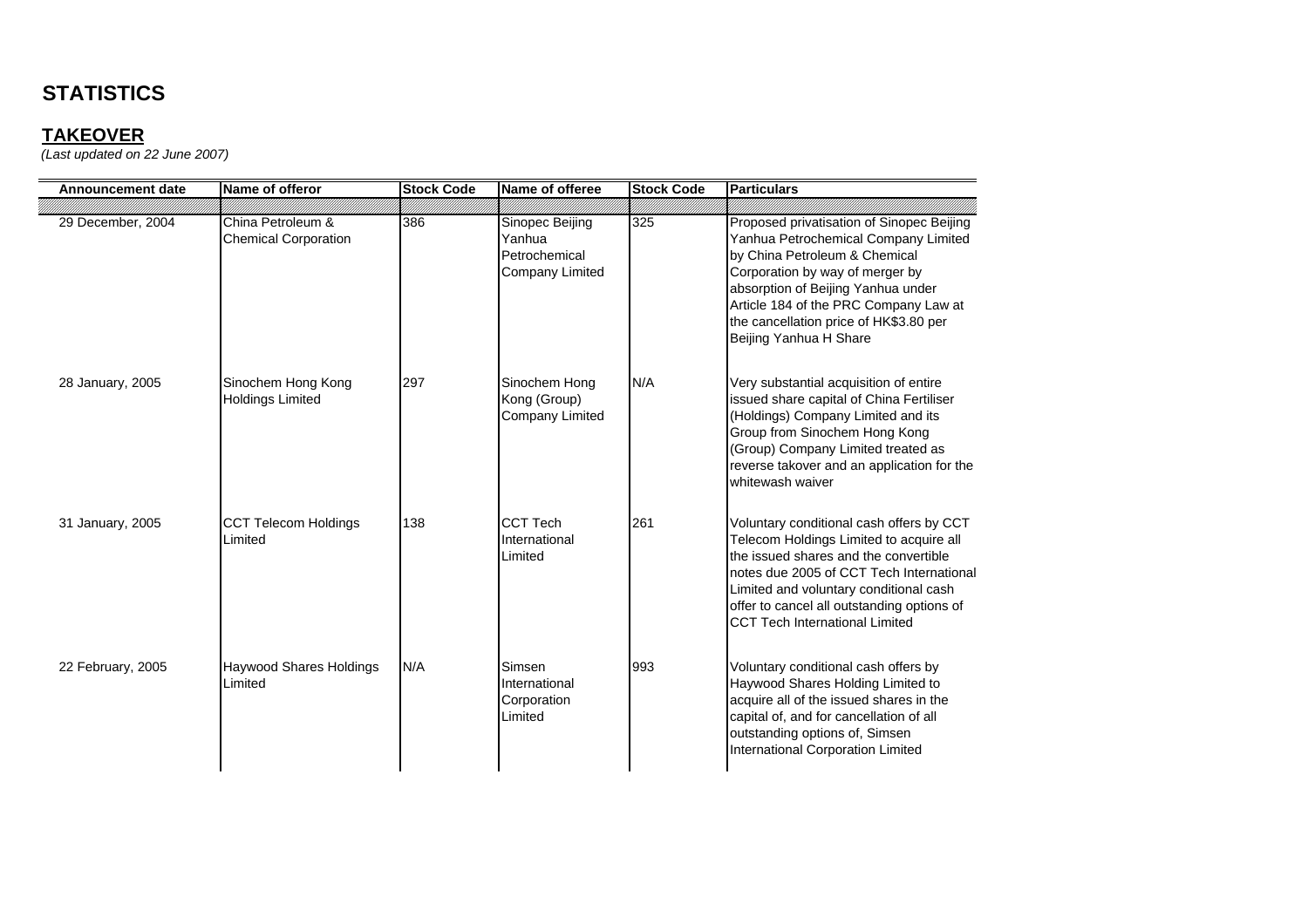| <b>Announcement date</b> | Name of offeror                                                                                    | <b>Stock Code</b>                                          | Name of offeree                                     | <b>Stock Code</b> | Particulars                                                                                                                                                                                                   |
|--------------------------|----------------------------------------------------------------------------------------------------|------------------------------------------------------------|-----------------------------------------------------|-------------------|---------------------------------------------------------------------------------------------------------------------------------------------------------------------------------------------------------------|
| 21 March, 2005           | Vongroup Holdings<br>Limited                                                                       | N/A                                                        | Kamboat Group<br><b>Company Limited</b>             | 318               | Unconditional Mandatory general offer for<br>all the issued shares of Kamboat Group<br>Company Limited to be acquired by<br>Vongroup Holdings Limited                                                         |
| 1 April, 2005            | True Ever Group Limited                                                                            | N/A                                                        | Zida Computer<br>Technologies<br>Limited            | 859               | Possible unconditional mandatory cash<br>offer by Partners Capital International<br>Limited on behalf of True Ever Group<br>Limited to acquire all the issued shares of<br>Zida Computer Technologies Limited |
| 6 April, 2005            | Golden Hall Holdings<br>Limited, a wholly-owned<br>subsidiary of ITC<br><b>Corporation Limited</b> | <b>Stock Code</b><br>of ITC<br>Corporation<br>Limited: 372 | <b>Trasy Gold Ex</b><br>Limited                     | 8063              | Unconditional mandatory cash Offers by<br>the Offeror for all the issued shares<br>in, and for cancellation of all outstanding<br>options of Trasy Gold Ex Limited                                            |
| 7 April, 2005            | <b>Standbrook Enterprises</b><br>Limited                                                           | N/A                                                        | Lai Fai<br>International<br><b>Holdings Limited</b> | 8183              | Mandatory unconditional cash offer by<br>Standbrook Enterprises Limited to<br>acquire all the issued shares and the<br>share options of Lai Fai International<br><b>Holdings Limited</b>                      |
| 8 April, 2005            | Unichina Enterprises<br>Limited                                                                    | N/A                                                        | Magnum<br>International<br><b>Holdings Limited</b>  | 305               | Possible Mandatory Cash Offers by the<br>Offeror for all the issued shares in, and<br>outstanding options of Magnum<br>International Holdings Limited                                                         |
| 15 April, 2005           | Orientelite Investments<br>Limited                                                                 | N/A                                                        | Wealthmark<br>International<br>(Holdings) Limited   | 39                | Mandatory unconditional cash offer by<br>First Shanghai Securities Limited on<br>behalf of Orientelite Investments Limited<br>for all the issued shares in Wealthmark<br>International (Holdings) Limited     |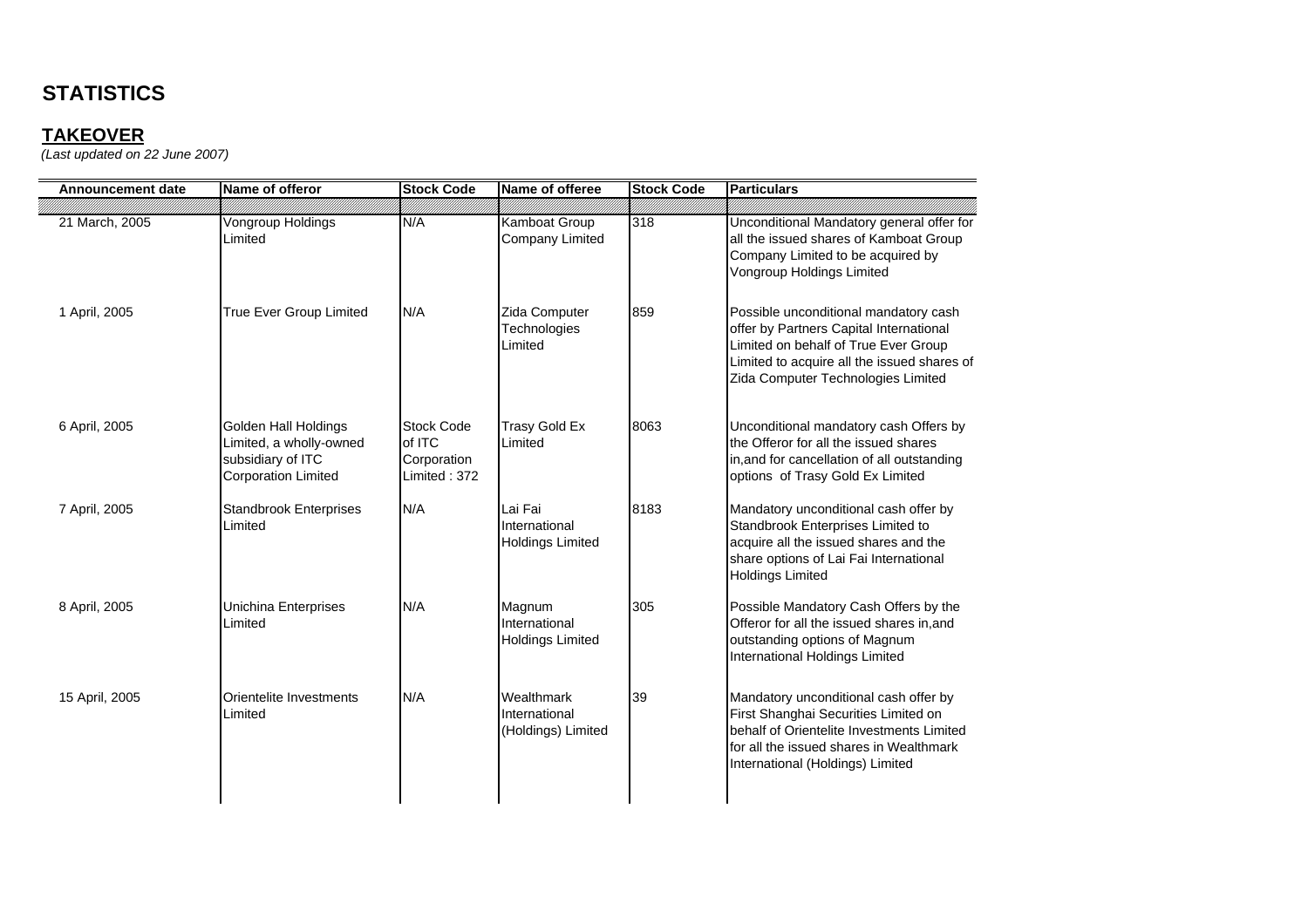| <b>Announcement date</b> | Name of offeror                                                                | <b>Stock Code</b>                                         | Name of offeree                                                           | <b>Stock Code</b> | <b>Particulars</b>                                                                                                                                                                                     |
|--------------------------|--------------------------------------------------------------------------------|-----------------------------------------------------------|---------------------------------------------------------------------------|-------------------|--------------------------------------------------------------------------------------------------------------------------------------------------------------------------------------------------------|
| 19 April, 2005           | Nation Field Limited                                                           | N/A                                                       | China Strategic<br><b>Holdings Limited</b>                                | 235               | Possible Mandatory Cash Offers by<br>Nation Field Limited for all the issued<br>shares in China Strategic Holdings<br>Limited                                                                          |
| 19 April, 2005           | Well Orient Limited, a<br>wholly owned subsidiary<br>of Hanny Holdings Limited | <b>Stock Code</b><br>of Hanny<br>Holdings<br>Limited: 275 | Group Dragon<br>Investments<br>Limited                                    | N/A               | Possible Voluntary offer for shares by<br>Well Orient Limited in Group Dragon<br><b>Investments Limited</b>                                                                                            |
| 20 April, 2005           | Broad Idea International<br>Limited                                            | N/A                                                       | <b>Town Health</b><br>International<br>Holdings<br><b>Company Limited</b> | 8138              | Possible mandatory cash offer by<br>Kingston Securities Limited on behalf of<br>Broad Idea International Limited for all the<br>issued shares in Town Health<br>International Holdings Company Limited |
| 10 May, 2005             | <b>Geely Group Limited</b>                                                     | N/A                                                       | Geely Automobile<br><b>Holdings Limited</b>                               | 175               | Proposed unconditional mandatory<br>general offer by G.K. Goh Securities<br>(H.K.) Limited on behalf of Geely Group<br>Limited for all the issued shares in Geely<br>Automobile Holdings Limited       |
| 19 May, 2005             | <b>Henderson Land</b><br>Development Company<br>Limited                        | 12                                                        | <b>Henderson China</b><br><b>Holdings Limited</b>                         | 246               | Proposed privatisation of Henderson<br>China Holdings Limited by Henderson<br>Land Development Company Limited by<br>way of a scheme arrangement                                                       |
| 20 May, 2005             | <b>Isuzu Motors Limited</b>                                                    | N/A                                                       | <b>Qingling Motors</b><br>Company Limited                                 | 1122              | Proposed unconditional cash partial offer<br>by Isuzu Motors Limited to acquire up to<br>324,960,400 H Shares in the issued H<br>Share capital of Qingling Motors<br><b>Company Limited</b>            |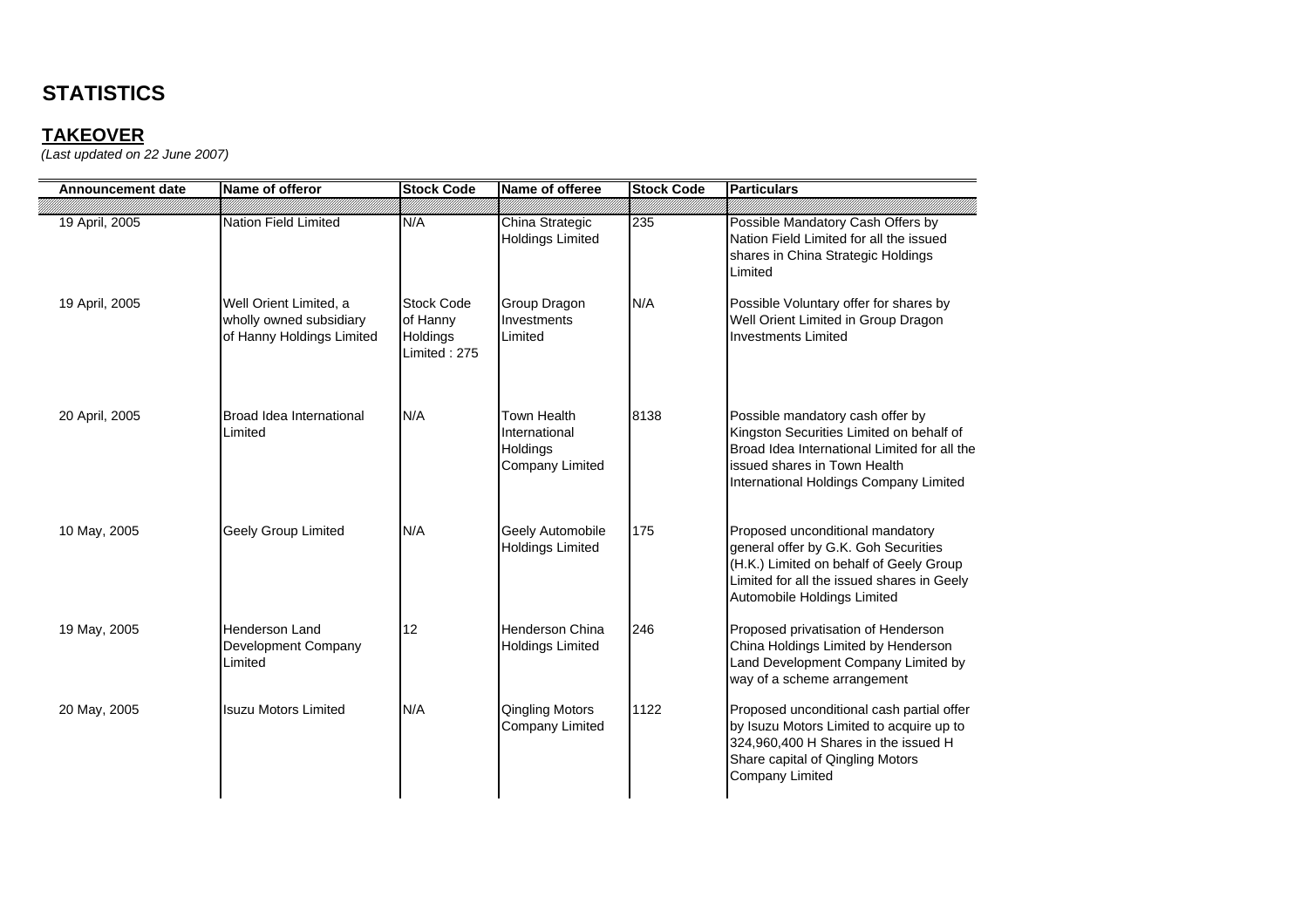## **TAKEOVER**

| <b>Announcement date</b> | Name of offeror                      | <b>Stock Code</b> | Name of offeree                                             | <b>Stock Code</b> | <b>Particulars</b>                                                                                                                                                                                                                                                                                               |
|--------------------------|--------------------------------------|-------------------|-------------------------------------------------------------|-------------------|------------------------------------------------------------------------------------------------------------------------------------------------------------------------------------------------------------------------------------------------------------------------------------------------------------------|
|                          |                                      |                   |                                                             |                   |                                                                                                                                                                                                                                                                                                                  |
| 24 May, 2005             | Cathorne Holdings<br>Limited         | N/A               | Goldigit Atom-tech<br><b>Holdings Limited</b>               | 2362              | Proposed unconditional cash offer by<br>Watterson Asia Limited and China<br>Everbright Capital Limited on behalf of<br>Cathorne Holdings Limited for all the<br>issued shares in Goldigit Atom-Tech<br><b>Holdings Limited</b>                                                                                   |
| 17 June, 2005            | Keenlead Holdings<br>Limited         | N/A               | <b>Greater China</b><br><b>Holdings Limited</b>             | 431               | Mandatory Unconditional Cash Offer by<br>Partners Capital International Limited on<br>behalf of Keenlead Holdings Limited for<br>all the issued shares in Greater China<br>Holdings Limited (other than those shares<br>already owned by Keenlead Holdings<br>Limited and parties acting in concert with<br>lit) |
| 22 June, 2005            | PCCW Mobile Holding No.<br>2 Limited | N/A               | Sunday<br>Communications<br>Limited                         | 866               | Mandatory Unconditional Cash Offer by<br>PCCW Mobile Holding No. 2 Limited for<br>all the issued shares in Sunday<br>Communications Limited                                                                                                                                                                      |
| 6 July, 2005             | <b>Island New Finance</b><br>Limited | N/A               | The Hong Kong<br>Building and Loan<br><b>Agency Limited</b> | 145               | Possible mandatory cash offer for all the<br>issued shares in The Hong Kong Building<br>and Loan Agency Limited (other than<br>those shares already owned or agreed to<br>be acquired by Island New Finance<br>Limited and parties acting in concert with<br>(it                                                 |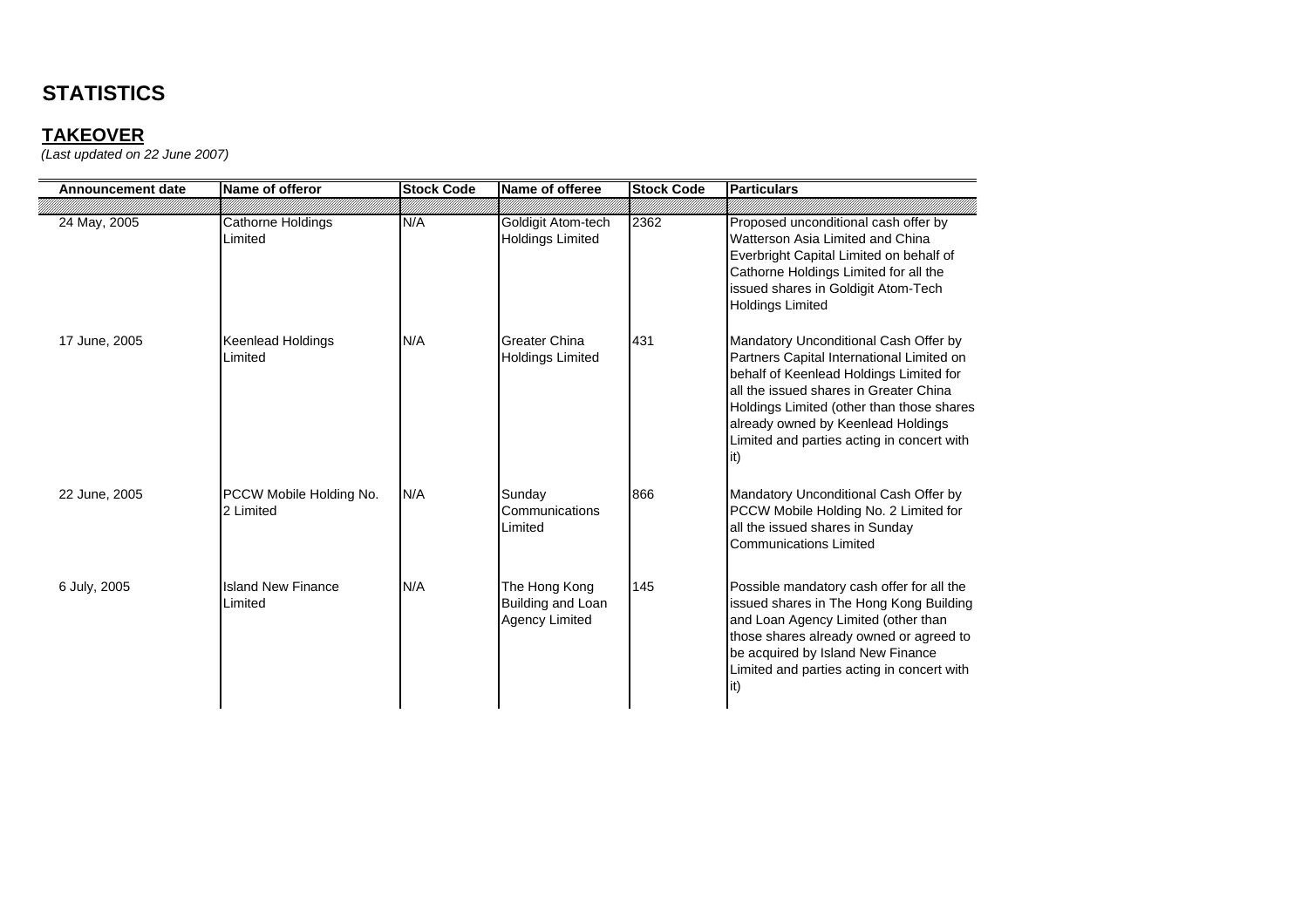| <b>Announcement date</b> | Name of offeror                                                                              | <b>Stock Code</b> | Name of offeree                                    | <b>Stock Code</b> | <b>Particulars</b>                                                                                                                                                                                                                                   |
|--------------------------|----------------------------------------------------------------------------------------------|-------------------|----------------------------------------------------|-------------------|------------------------------------------------------------------------------------------------------------------------------------------------------------------------------------------------------------------------------------------------------|
| 12 July, 2005            | <b>GDH Limited</b>                                                                           | N/A               | Guangdong<br><b>Tannery Limited</b>                | 1058              | Proposed privation of Guangdong<br>Tannery Limited by way of a scheme of<br>arrangement under section 166 of the<br>Companies Ordinance at the cancellation<br>price of HK\$0.28 per scheme share                                                    |
| 5 August, 2005           | Cosmopolitan<br><b>International Holdings</b><br>Limited                                     | 120               | China Investment<br><b>Fund Company</b><br>Limited | 612               | Conditional voluntary cash offer by Ping<br>An Securities Securities Limited on behalf<br>of Cosmopolitan International Holdings<br>Limited to acquire all the issued shares in<br>China Investment Fund Company Limited                             |
| 12 August, 2005          | <b>Billion Pacific Ventures</b><br>Limited                                                   | N/A               | Wanji<br>Pharmaceutical<br><b>Holdings Limited</b> | 835               | Mandatory unconditional cash offers by<br>Get Nice Investment Limited on behalf of<br>Billion Pacific Ventures Limited to acquire<br>all issued shares in and cancellation of all<br>outstanding options of Wanji<br>Pharmaceutical Holdings Limited |
| 16 August, 2005          | Henderson Investment<br>Limited and The Hong<br>Kong and China Gas<br><b>Company Limited</b> | 97 and 3          | Henderson Cyber<br>Limited                         | 8023              | Proposed privatisation of Henderson<br>Cyber Limited by Henderson Investment<br>Limited and The Hong Kong and China<br>Gas Company Limited by way of a<br>scheme arrangement                                                                         |
| 1 September, 2005        | <b>Automatic Result Limited</b>                                                              | N/A               | New Spring Holdings 690                            |                   | Mandaotry unconditional cash offer by<br>Kingston Securities Limited on behalf of<br>Automatic Result Limited for all the<br>issued shares in New Spring Holdings<br>Limited                                                                         |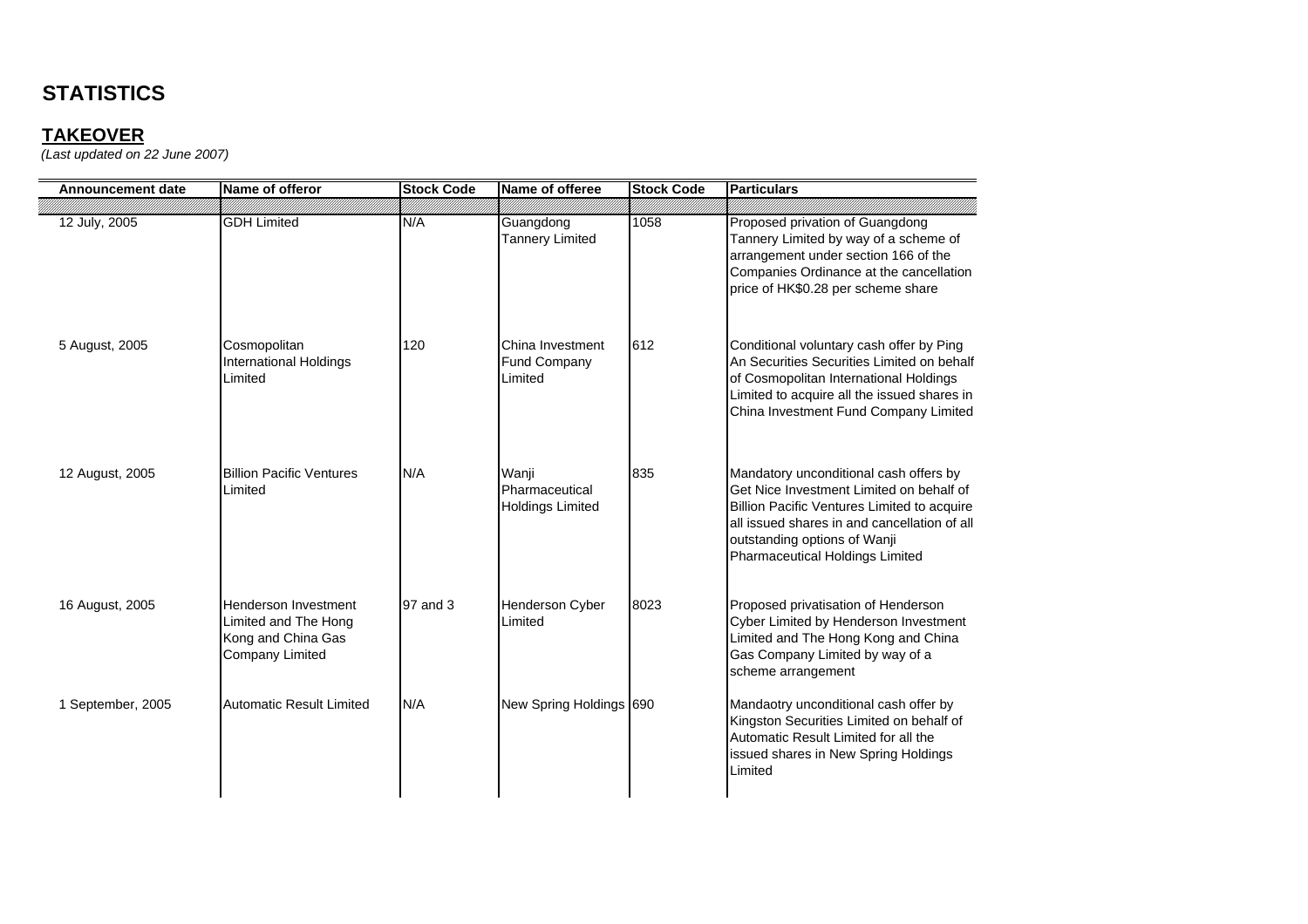| <b>Announcement date</b> | Name of offeror                    | <b>Stock Code</b> | Name of offeree                                                              | <b>Stock Code</b> | <b>Particulars</b>                                                                                                                                                                                                                                                                                                                                                                                               |
|--------------------------|------------------------------------|-------------------|------------------------------------------------------------------------------|-------------------|------------------------------------------------------------------------------------------------------------------------------------------------------------------------------------------------------------------------------------------------------------------------------------------------------------------------------------------------------------------------------------------------------------------|
| 7 September, 2005        | <b>Harbour Front Limited</b>       | N/A               | <b>UDL Holdings</b><br>Limited                                               | 620               | Mandatory conditional cash offers by<br>Access Capital Limited on behalf of<br>Harbour Front Limited to acquire all the<br>issued shares and to cancel all the<br>outstanding options of UDL Holdings<br>Limited                                                                                                                                                                                                 |
| 8 September, 2005        | Hong Chang Group<br>Limited        | N/A               | GeoMaxima<br><b>Energy Holdings</b><br>Limited                               | 702               | Unconditional mandatory cash offer by<br>Kingston Securites Limited on behalf of<br>Hong Chang Group Limited to acquire all<br>the issued shares and to cancel all the<br>outstanding options of GeoMaxima<br><b>Energy Holdings Limited</b>                                                                                                                                                                     |
| 12 September, 2005       | i-cf International Limited         | N/A               | Goldigit Atom-tech<br><b>Holdings Limited</b>                                | 2362              | Mandaotry unconditional cash offer by<br>Somerley Limited Limited on behalf of i-cf<br>International Limited for all the issued<br>shares in Goldigit Atom-Tech Holdings<br>Limited                                                                                                                                                                                                                              |
| 14 September, 2005       | China Times Development<br>Limited | N/A               | <b>China National</b><br>Resources<br>Development<br><b>Holdings Limited</b> | 661               | Unconditional mandatory cash offer by<br>Kingston Securities Limited on behalf of<br>China Times Development Limited to<br>acquire all the issued shares (other than<br>those already owned or agreed to be<br>acquired by China Times Development<br>Limited and parties acting in concert with<br>it) and to cancel all the outstanding<br>options of China National Resources<br>Development Holdings Limited |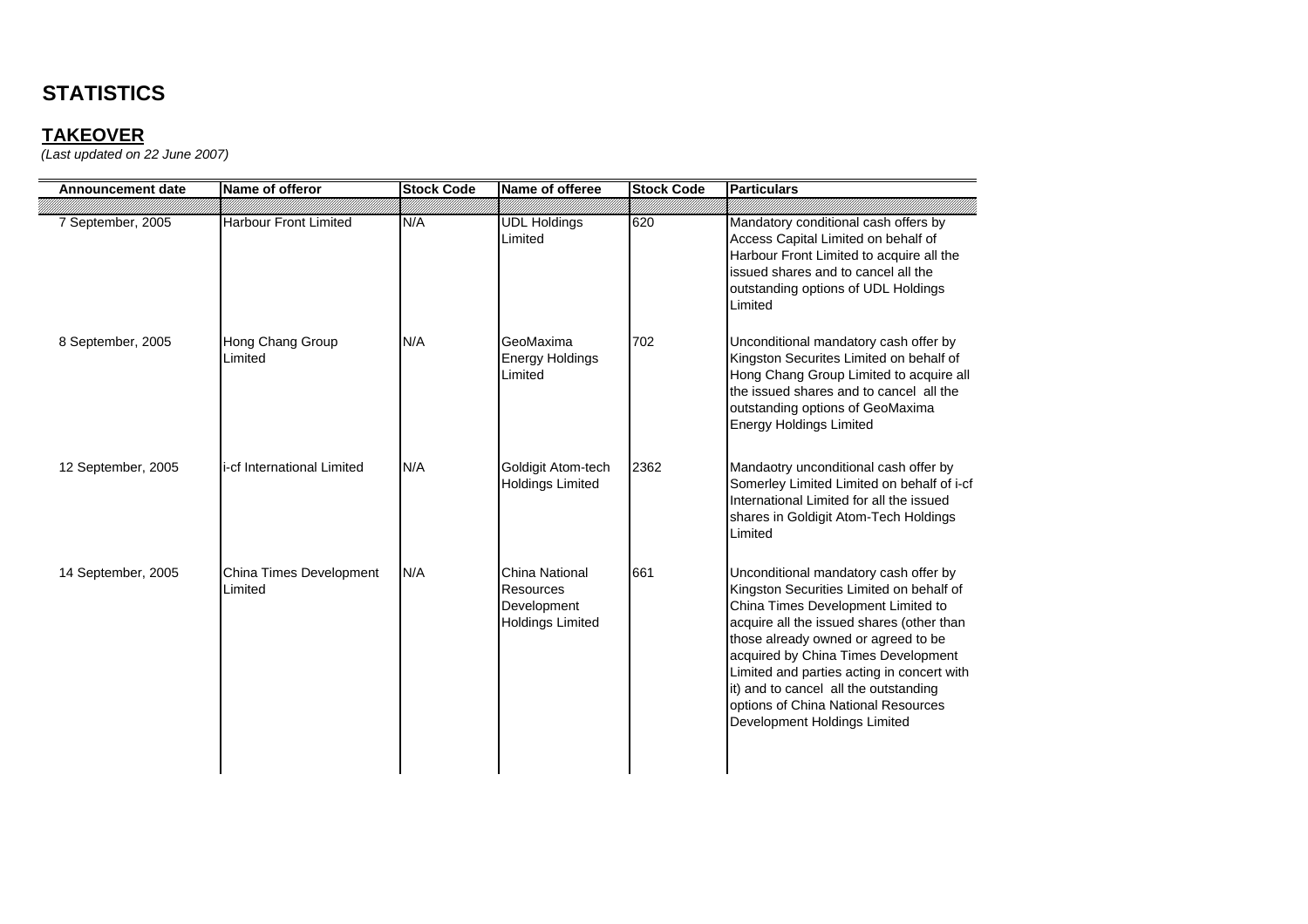## **TAKEOVER**

| <b>Announcement date</b> | Name of offeror                      | <b>Stock Code</b> | Name of offeree                                                          | <b>Stock Code</b> | <b>Particulars</b>                                                                                                                                                                                                                                                                                                                                                                                                                                                                                                                          |
|--------------------------|--------------------------------------|-------------------|--------------------------------------------------------------------------|-------------------|---------------------------------------------------------------------------------------------------------------------------------------------------------------------------------------------------------------------------------------------------------------------------------------------------------------------------------------------------------------------------------------------------------------------------------------------------------------------------------------------------------------------------------------------|
| 27 September, 2005       | PCCW Mobile Holding No.<br>2 Limited | N/A               | <b>SUNDAY</b><br>Communications<br>Limited                               | 866               | Proposed privatisation of SUNDAY<br>Communications Limited by PCCW<br>Mobile Holding No.2 Limited by way of a<br>scheme of arrangement                                                                                                                                                                                                                                                                                                                                                                                                      |
| 20 October, 2005         | Wide Fine International<br>Limited   | N/A               | CyberM<br>International<br>(Holdings) Limited                            | 8017              | Unconditional mandatory cash offer by<br>Baron Capital Limited on behalf of Wide<br>Fine International Limited to acquire all<br>the issued shares and to cancel all the<br>outstanding options of CyberM<br>International (Holdings) Limited                                                                                                                                                                                                                                                                                               |
| 20 October, 2005         | <b>Fit Best Limited</b>              | N/A               | <b>China Resources</b><br>Peoples<br>Telephone<br><b>Company Limited</b> | 331               | Voluntary conditional cash offer by China<br>International Capital Corporation (Hong<br>Kong) Limited and Merrill Lynch (Asia<br>Pacific) Limited on behalf of Fit Best<br>Limited, a wholly owned subsidiary of<br>China Mobile (Hong Kong) Limited, to<br>acquire all the issued shares in the<br>capital, and for cancellation of all<br>outstanding options, of China Resources<br>Peoples Telephone Company Limited<br>(other than those already owned by China<br>Mobile (Hong Kong) Limited or parties<br>acting in concert with it) |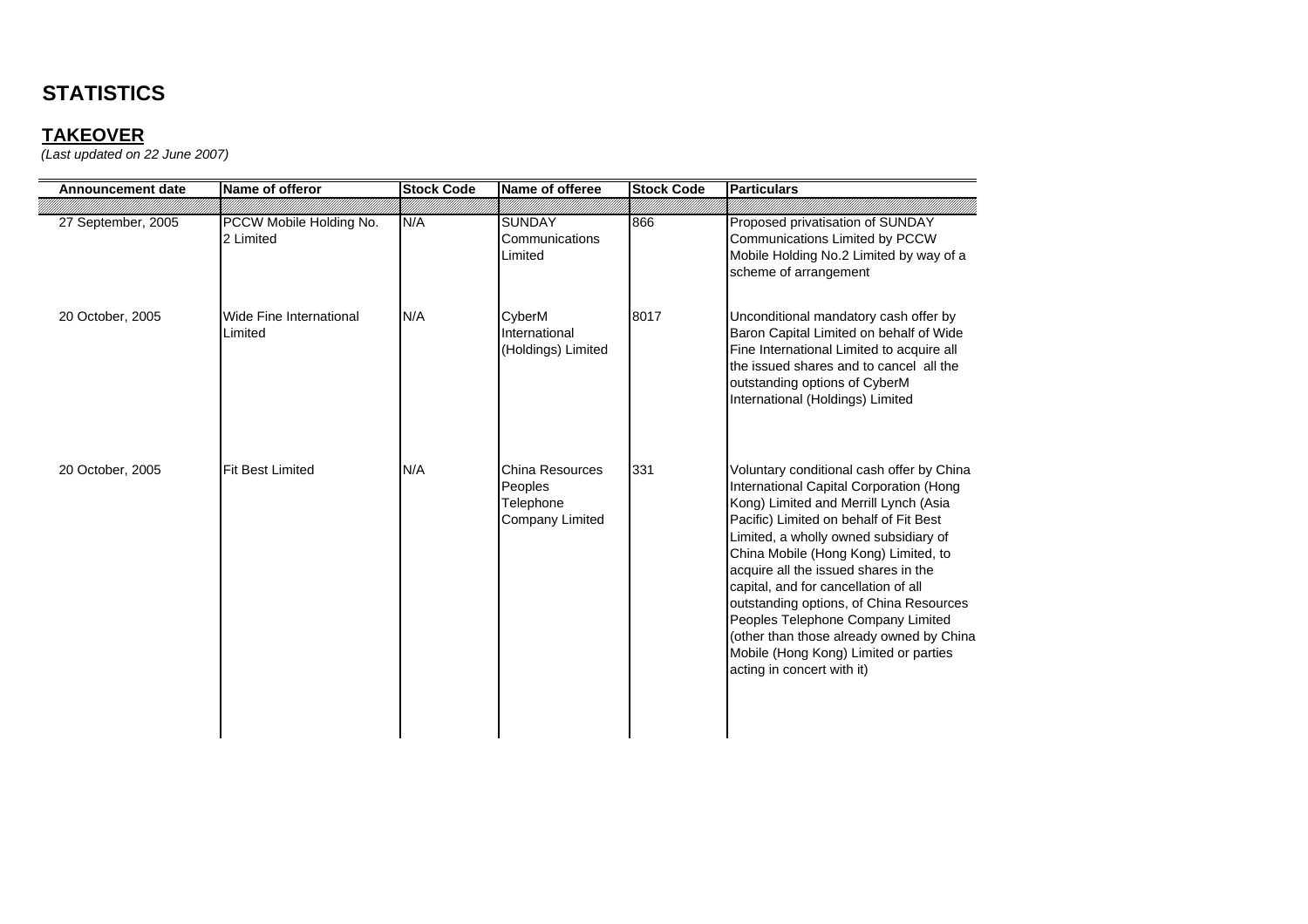| <b>Announcement date</b> | Name of offeror           | <b>Stock Code</b> | Name of offeree                                                  | <b>Stock Code</b> | <b>Particulars</b>                                                                                                                                                                                                                                                                                                                                                                                                                      |
|--------------------------|---------------------------|-------------------|------------------------------------------------------------------|-------------------|-----------------------------------------------------------------------------------------------------------------------------------------------------------------------------------------------------------------------------------------------------------------------------------------------------------------------------------------------------------------------------------------------------------------------------------------|
|                          |                           |                   |                                                                  |                   |                                                                                                                                                                                                                                                                                                                                                                                                                                         |
| 23 October, 2005         | Nam Tai Electronics, Inc. | N/A               | J.I.C. Technology<br><b>Company Limited</b>                      | 987               | Proposed privatization of J.I.C.<br>Technology Company Limited by way of<br>a voluntary conditional general cash offer<br>by Yu Ming Investment Management<br>Limited on behalf of Nam Tai Electronics<br>Inc for all the issued share capital in J.I.C.<br>Technology Company Limited (other than<br>those shares already owned by Nam Tai<br>Electronics, Inc and parties acting in<br>concert with it)                               |
| 23 October, 2005         | Nam Tai Electronics, Inc. | N/A               | Nam Tai<br>Electronic &<br><b>Electrical Products</b><br>Limited | 2633              | Proposed privatization of Nam Tai<br>Electronic & Electrical Products Limited<br>by way of a voluntary conditional general<br>cash offer by Yu Ming Investment<br>Management Limited on behalf of Nam<br>Tai Electronics Inc for all the issued share<br>capital in Nam Tai Electronic & Electrical<br>Products Limited (other than those shares<br>already owned by Nam Tai Electronics,<br>Inc and parties acting in concert with it) |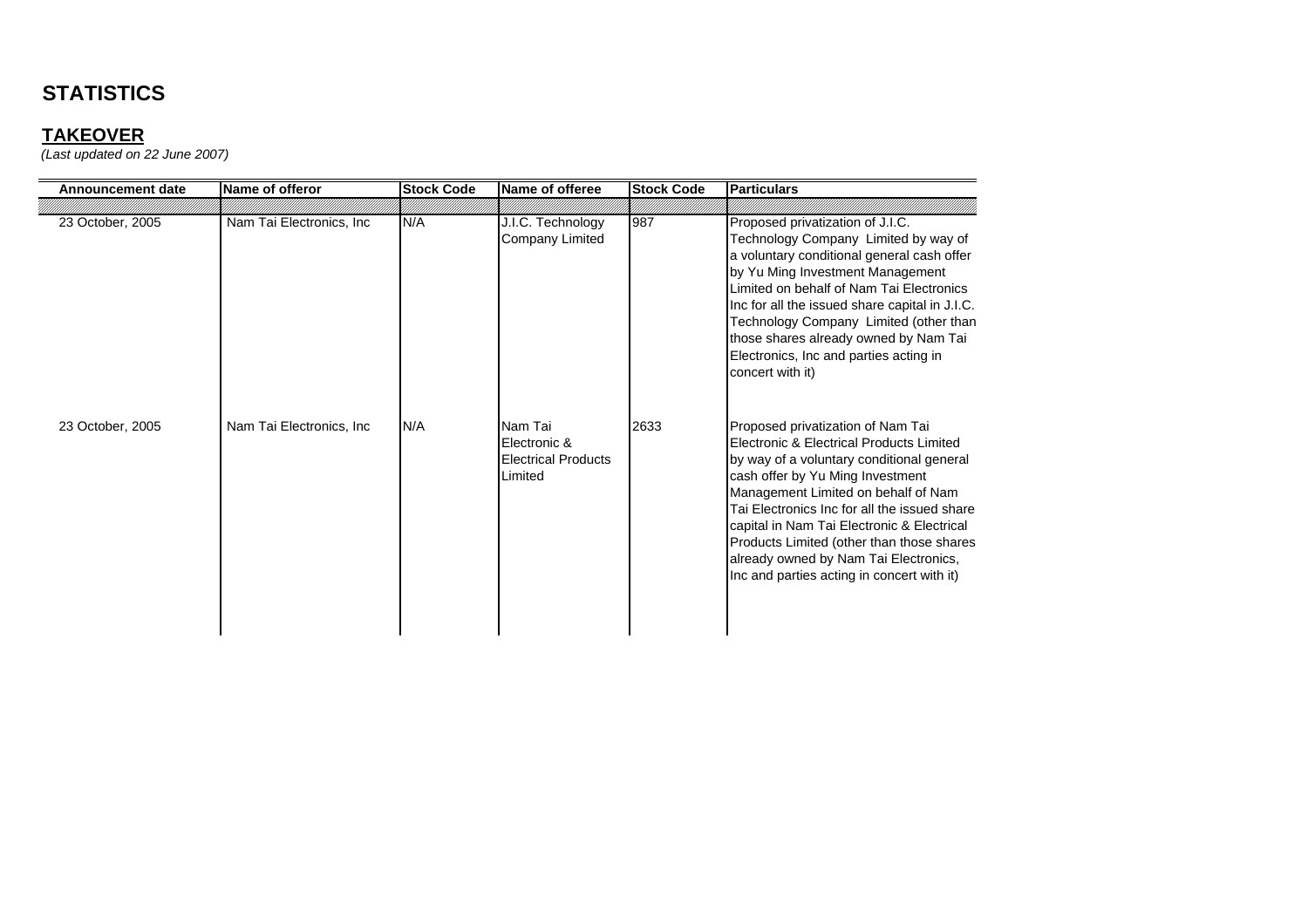## **TAKEOVER**

| Announcement date | Name of offeror                                         | <b>Stock Code</b> | Name of offeree                                        | <b>Stock Code</b> | <b>Particulars</b>                                                                                                                                                                                                                                                                                                                                                                                                |
|-------------------|---------------------------------------------------------|-------------------|--------------------------------------------------------|-------------------|-------------------------------------------------------------------------------------------------------------------------------------------------------------------------------------------------------------------------------------------------------------------------------------------------------------------------------------------------------------------------------------------------------------------|
|                   |                                                         |                   |                                                        |                   |                                                                                                                                                                                                                                                                                                                                                                                                                   |
| 28 October, 2005  | PetroChina Company<br>Limited                           | 857               | <b>Jilin Chemical</b><br>Industrial<br>Company Limited | 368               | Possible voluntary conditional offer by<br>Citigroup Global Markets Asia Limited on<br>behalf of PetroChina Company Limited to<br>acquire all the outstanding H Shares,<br>including all the outstanding H Shares<br>represented by American Depositary<br>Shares, of Jilin Chemical Industrial<br>Company Limited not already owned by<br>PetroChina Company Limited and parties<br>activing in concert with it. |
| 2 November, 2005  | New Wolrd Development<br>Company Limited                | 17                | New World TMT<br>Limited                               | 301               | Proposed privatisation of New World TMT<br>limited by New World Development Limited<br>by way of scheme of arrangement at HK\$0.75<br>per scheme share                                                                                                                                                                                                                                                            |
| 9 November, 2005  | <b>Henderson Land</b><br>Development Company<br>Limited | 12                | Henderson<br>Investment<br>Limited                     | 97                | Proposed privatisation of Henderson<br>Investment Limited by Henderson Land<br>Development Company Limited by way of a<br>scheme of arrangement under Section 166 of<br>the Companies Ordinance of Hong Kong.                                                                                                                                                                                                     |
| 9 November, 2005  | <b>CCT Telecom Holdings</b><br>Limited                  | 138               | <b>CCT Tech</b><br>International<br>Limited            | 261               | Proposed privatisation of CCT Tech<br>International Limited by CCT Telecom<br>Holdings Limited by way of a scheme of<br>arrangement at HK\$0.023 per scheme share                                                                                                                                                                                                                                                 |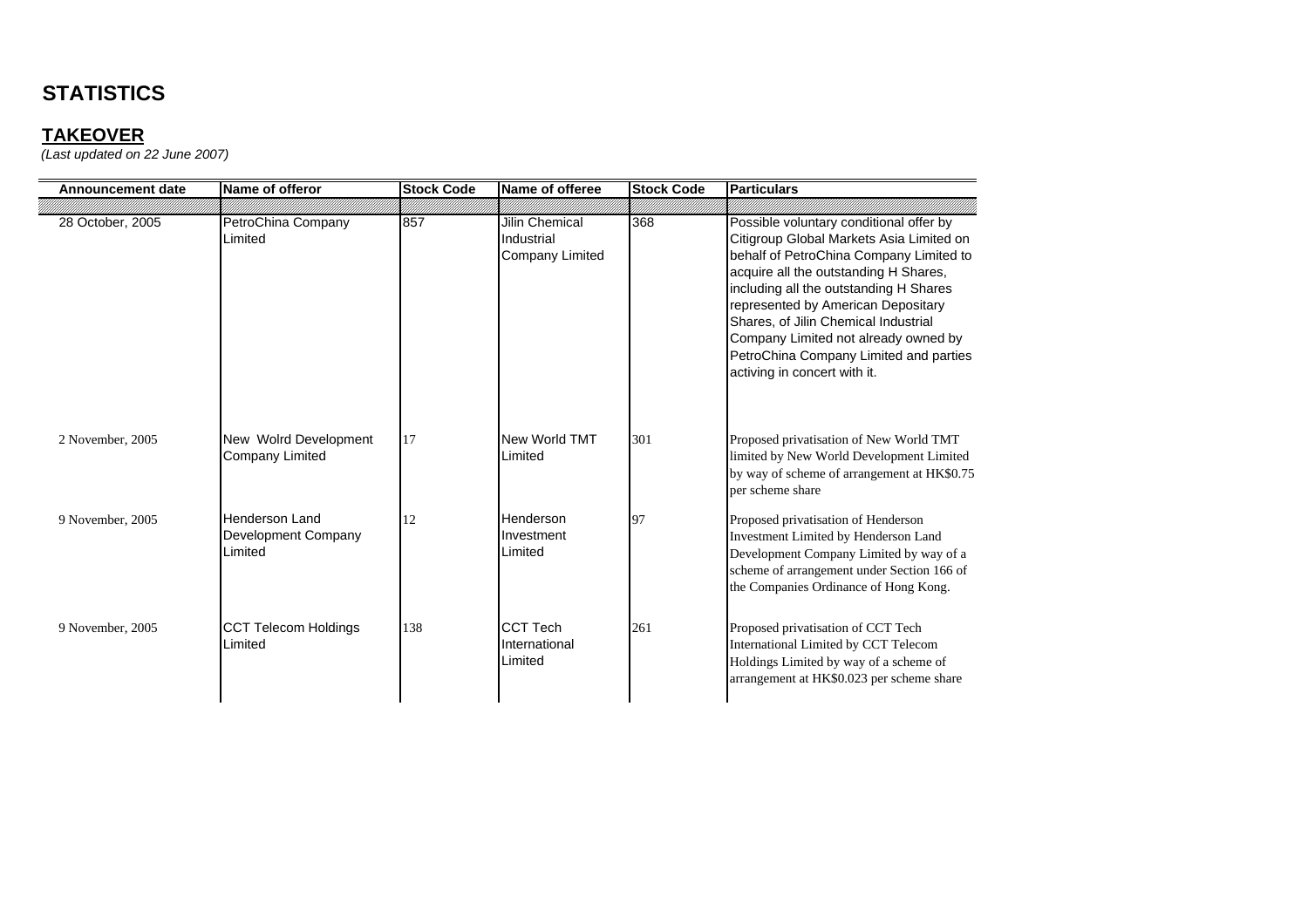## **TAKEOVER**

| <b>Announcement date</b> | Name of offeror                                   | <b>Stock Code</b> | Name of offeree                                                     | <b>Stock Code</b> | <b>Particulars</b>                                                                                                                                                                                                                                                                                                                                                                                                                                               |
|--------------------------|---------------------------------------------------|-------------------|---------------------------------------------------------------------|-------------------|------------------------------------------------------------------------------------------------------------------------------------------------------------------------------------------------------------------------------------------------------------------------------------------------------------------------------------------------------------------------------------------------------------------------------------------------------------------|
|                          |                                                   |                   |                                                                     |                   |                                                                                                                                                                                                                                                                                                                                                                                                                                                                  |
| 10 November, 2005        | Profit Eagle Limited                              | N/A               | Superdata Software<br><b>Holdings Limited</b>                       | 8263              | Possible voluntary conditional offer by<br>Morgan Stanley Dean Witter Asia Limited on<br>behalf of Profit Eagle Limited to acquire all<br>the issued shares of Superdata Software<br>Holdings Limited (other than those already<br>held by Profit Eagle Limited and its conert<br>parties) and proposed withdrawal of listing of<br>Superdata Software Holdings Limited and to<br>cancel all outstanding share options of<br>Superdata Software Holdings Limited |
| 12 November, 2005        | Chinia Petroleum &<br><b>Chemical Corporation</b> | 386               | Sinopec Zhenhai<br>Refining &<br><b>Chemical Company</b><br>Limited | 1128              | Proposed privatisation of Sinopec Zhenhai<br>Refining & Chemical Company Limited by<br>China Petroleum & Chemical Corporation by<br>way of merger by absorption of ZRCC under<br>Article 184 of the PRC Company Law at the<br>cancellation price of HK\$10.60 per ZRCC H<br>Share                                                                                                                                                                                |
| 16 December, 2005        | Lucky Team International<br>Limited               | N/A               | Angels Technology<br>Company Limited                                | 8112              | Mandatory conditional general offer for all<br>the issued shares in Angles Technology at<br>HK\$0.06327 per share and for cancellation of<br>each option to subscribe for a share at<br>HK\$0.001 per option                                                                                                                                                                                                                                                     |
| 16 December, 2005        | <b>Outwit Investments Limited</b>                 | N/A               | <b>MAXX Bioscience</b><br><b>Holdings Limited</b>                   | 512               | Mandatory unconditional cash offer by South<br>China Securities Limited on behalf of Outwit<br>Investments Limited to acquire all the issued<br>shares in MAXX Bioscience Holdings<br>Limited at HK\$0.075 per share                                                                                                                                                                                                                                             |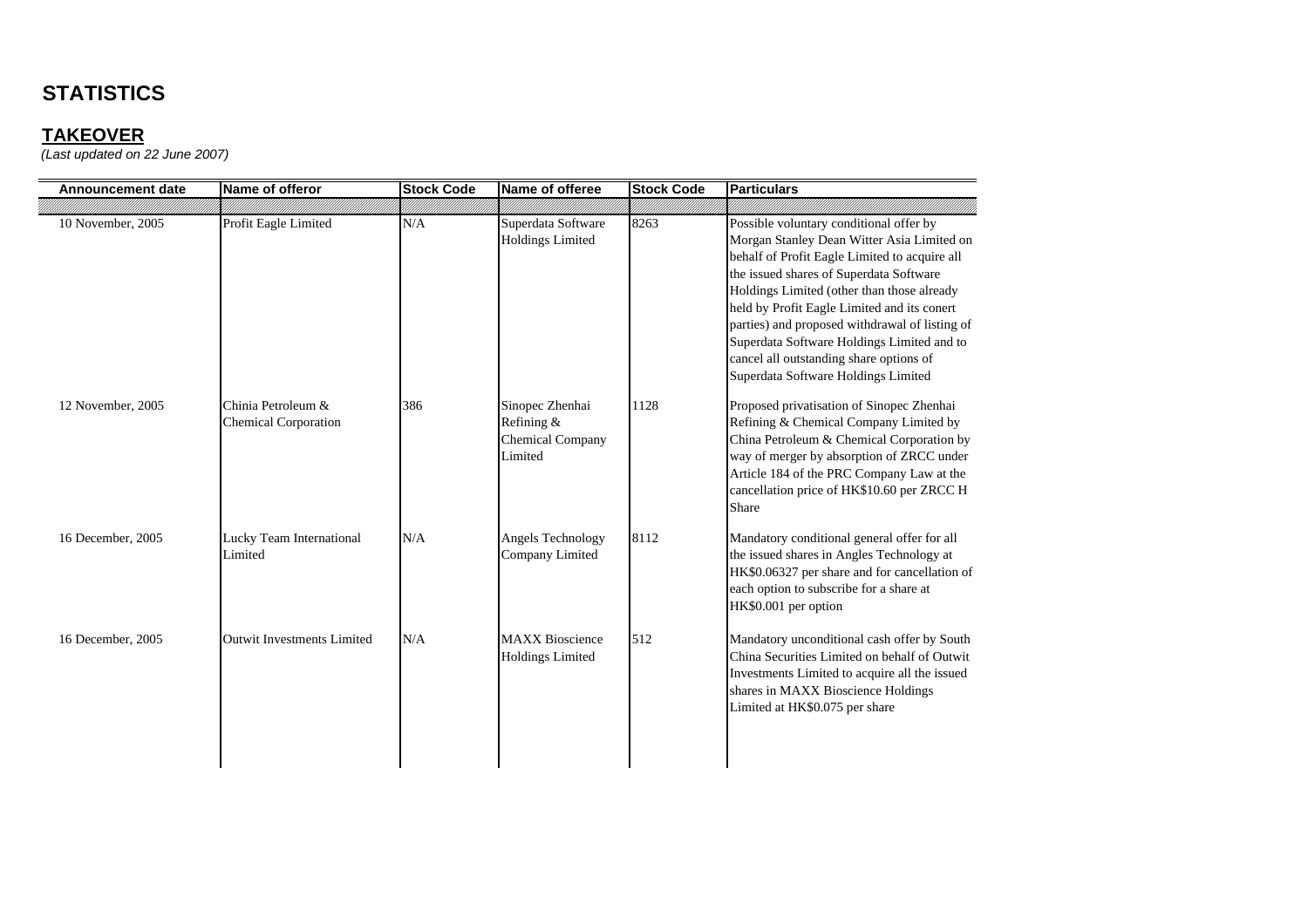| <b>Announcement date</b> | Name of offeror              | <b>Stock Code</b> | Name of offeree                                     | <b>Stock Code</b> | <b>Particulars</b>                                                                                                                                                                                                                                                                                                                         |
|--------------------------|------------------------------|-------------------|-----------------------------------------------------|-------------------|--------------------------------------------------------------------------------------------------------------------------------------------------------------------------------------------------------------------------------------------------------------------------------------------------------------------------------------------|
|                          |                              |                   |                                                     |                   |                                                                                                                                                                                                                                                                                                                                            |
| 23 December, 2005        | Made Connection Limited      | 521               | Sino Stride<br>Technology<br>(Holdings) Limited     | 8177              | Voluntary conditiaonl share exchange offer<br>by CIMB-GK Securities (HK) Limited on<br>behalf of Made Connection Limited, a wholly-<br>owned subsidiary of Shougang Concord<br>Technology Holdings Limited, to acquire all<br>issued shares of Sino Stride Technology<br>(Holdings) Limited                                                |
| 12 January, 2006         | <b>Oriental Base Limited</b> | N/A               | China Motion<br>Telecom<br>International<br>Limited | 989               | Mandatory conditional cash offers by Baron<br>Capital Limited on behalf of Oriental Base<br>Limited for all the issued shares and to cancel<br>all outstanding share options of China Motion<br>Telecom International Limited (other than<br>those shares already owned by Oriental Base<br>Limited and parties acting in concert with it) |
| 26 January, 2006         | Always Adept Limited         | <b>NA</b>         | China Nan Feng<br>Group Limited                     | 979               | Mandatory conditional cash offer by Always<br>Adept Limited to acquire all the issued shares<br>in China Nan Feng Group Limited (other than<br>those shares already owned by Always Adept<br>Limited and parties acting in concert with it)                                                                                                |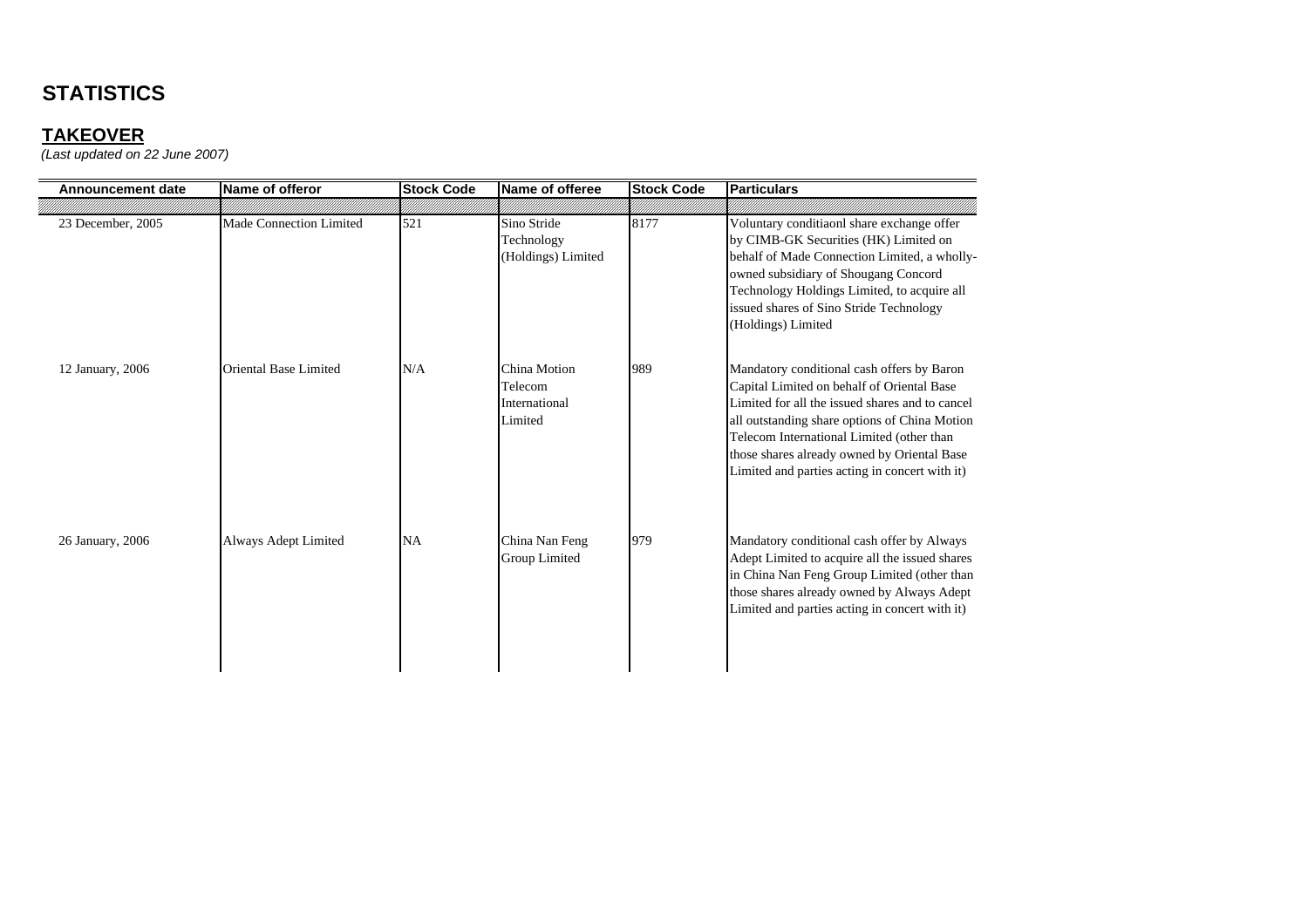## **TAKEOVER**

| <b>Announcement date</b> | Name of offeror                           | <b>Stock Code</b> | Name of offeree                                    | <b>Stock Code</b> | <b>Particulars</b>                                                                                                                                                                                                                                                                                                                                             |
|--------------------------|-------------------------------------------|-------------------|----------------------------------------------------|-------------------|----------------------------------------------------------------------------------------------------------------------------------------------------------------------------------------------------------------------------------------------------------------------------------------------------------------------------------------------------------------|
|                          |                                           |                   |                                                    |                   |                                                                                                                                                                                                                                                                                                                                                                |
| 22 February, 2006        | <b>GT Winners Limited</b>                 | NA                | Chun Wo Holdings<br>Limited                        | 711               | Conditional voluntary cash offers by Tai Fook<br>Securities Company Limited on behalf of GT<br>Winners Limited to acquire all the issued<br>shares in the capital of, and for cancellation<br>of all outstanding options of, Chun Wo<br>Holdings Limited (other than those already<br>owned by the GT Winners Limited or parties<br>acting in concert with it) |
| 16 March, 2006           | <b>AA Investments Company</b><br>Limited  | NA                | Asia Aluminum<br>Holdings Limited                  | 930               | Possible privatisation of Asia Aluminum<br>Holdings Limited by AA Investments<br>Company Limited by way of a scheme of<br>arrangement under Section 99 the Companies<br>Act of Bermuda at \$1.45 per Scheme Share                                                                                                                                              |
| 23 March, 2006           | <b>Orient Day Developments</b><br>Limited | N/A               | China Merchants<br>Dichain (Asia)<br>Limited       | 632               | Subcription of new shares, issue of<br>convertible notes, grant of option to subscribe<br>for new shares and application for whitewash<br>waiver                                                                                                                                                                                                               |
| 30 March, 2006           | Dragon Hill Development<br>Limited        | <b>NA</b>         | Magnum<br>International<br><b>Holdings Limited</b> | 305               | Acquisition of controlling interest in the<br>Company by Dragon Hill Development<br>Limited and possible mandatory<br>unconditional cash offers by Celestial Capital<br>Limited on behalf of Dragon Hill for all<br>issued shares in, and all outstanding share<br>options of, the Company                                                                     |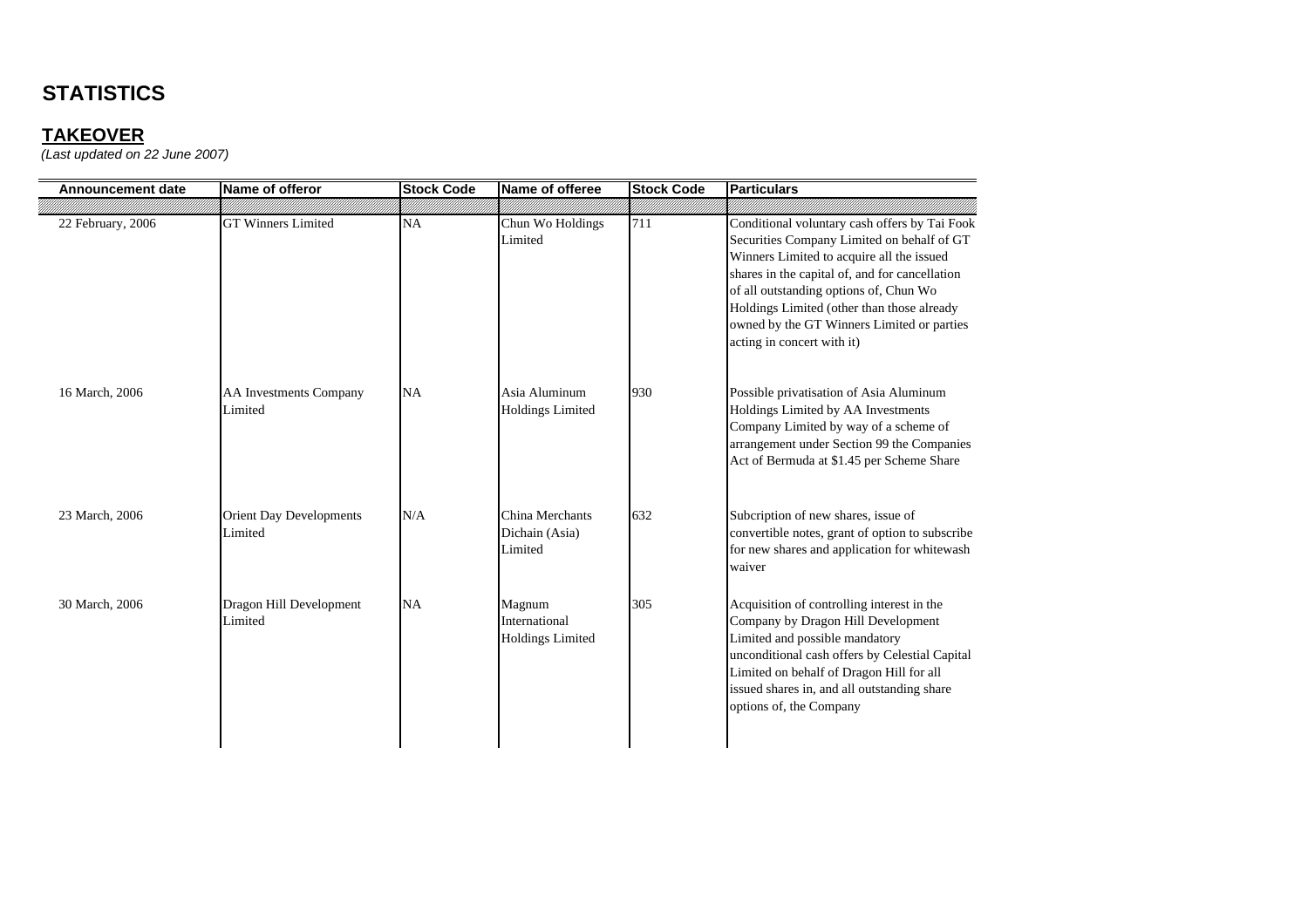| <b>Announcement date</b> | Name of offeror                              | <b>Stock Code</b> | Name of offeree                               | <b>Stock Code</b> | <b>Particulars</b>                                                                                                                                                                                                                                                                                                                                                 |
|--------------------------|----------------------------------------------|-------------------|-----------------------------------------------|-------------------|--------------------------------------------------------------------------------------------------------------------------------------------------------------------------------------------------------------------------------------------------------------------------------------------------------------------------------------------------------------------|
|                          |                                              |                   |                                               |                   |                                                                                                                                                                                                                                                                                                                                                                    |
| 30 March, 2006           | Micon Limited                                | N/A               | Nority International<br><b>Group Limited</b>  | 660               | Mandatory unconditional cash offer by Dao<br>Heng Securities Limited on behalf of Micon<br>Limited to acquire all the issued shares in<br>Nority International Group Limited (other<br>than those already owned or agreed to be<br>acquired by Micon Limited and parties acting<br>in concert with it)                                                             |
| 30 March, 2006           | Jumbo Lane Investments<br>Limited            | N/A               | Shine Software<br>(Holdings) Limited          | 8270              | Possible mandatory unconditional cash offers<br>by Watterson Asia Limited on behalf of<br>Jumbo Lane Investments Limited to acquire<br>all the issued shares and to cancel all<br>outstanding share options of Shine Software<br>(Holdings) Limited (other than those already<br>owned by Jumbo Lane Investments Limited<br>and parties acting in concert with it) |
| 31 March, 2006           | <b>Smooth Concept Investments</b><br>Limited | N/A               | China Resources<br>Cement Holdings<br>Limited | 712               | Proposed privatisation of China Resources<br>Cement Holdings Limited by Smooth<br>Investments Concept Limited by way of a<br>scheme of arrangement under section 86 of<br>the Companies Law of the Cayman Islands                                                                                                                                                  |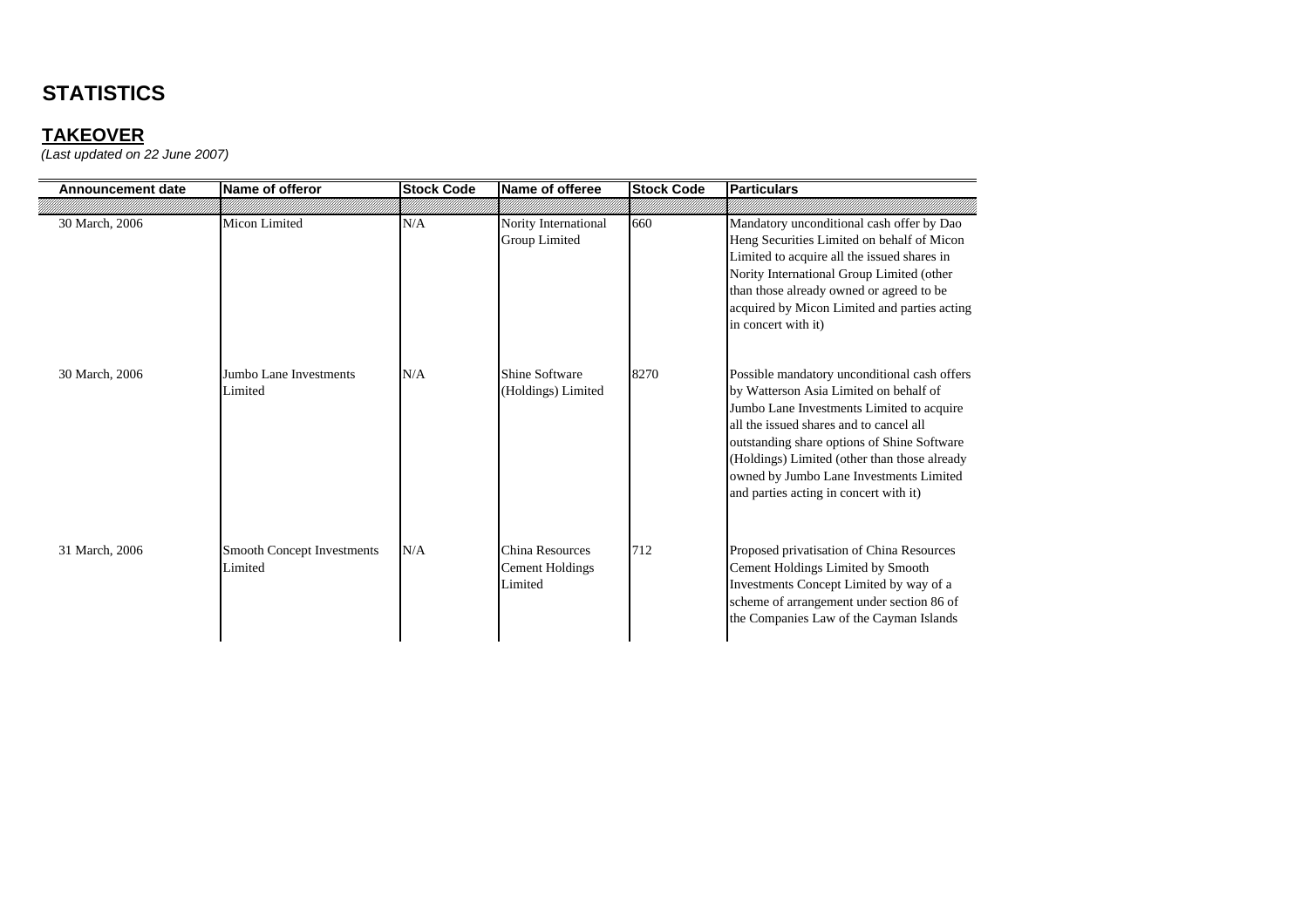### **TAKEOVER**

| <b>Announcement date</b> | Name of offeror                  | <b>Stock Code</b> | Name of offeree                         | <b>Stock Code</b> | <b>Particulars</b>                                                                                                                                                                                                                                                                                                                                                                                  |
|--------------------------|----------------------------------|-------------------|-----------------------------------------|-------------------|-----------------------------------------------------------------------------------------------------------------------------------------------------------------------------------------------------------------------------------------------------------------------------------------------------------------------------------------------------------------------------------------------------|
| 10 April, 2006           | Y.T. Realty Group Limited        | 75                | Cross Harbour<br>(Holdings) Limited     | 32                | Possible acquisition of entire issued share<br>capital of Cross Harbour (Holdings) Limited<br>("CHH") from an indirect wholly owned<br>subsidiary of Y.T. Realty Group Limited<br>("YT") if the option previously granted to YT<br>to acquire shares of CHH is exercised. The<br>YT will make a conditional mandatory<br>general offer under Rule 26.1 of Takeovers<br>Code.                        |
| 28 April, 2006           | Salerni International Limited    |                   | <b>First Pacific</b><br>Company Limited | 142               | Mandatory conditional cash offers by CIMB-<br>GK Securities (HK) Limited on behalf of<br>Salerni International Limited to acquire of all<br>the issued shares in the capital of, and to<br>cancel all outstanding options of, First Pacific<br>Company Limited (other than those shares<br>already beneficially owned by Salerni<br>International Limited and parties acting in<br>concert with it) |
| 12 May, 2006             | China Resources Logic<br>Limited | 1193              | <b>CSMC</b> Technologies<br>Corporation | 597               | Voluntary conditional offer by Citygroup<br>Global Markets Asia Limited on behalf of<br>China Resources Logic Limited to acquire all<br>of the issued shares in the share capital of<br>CSMC Technologies Corporation (other<br>than those already owned by China Resources<br>Logic Limited and parties acting in concert<br>with it)                                                              |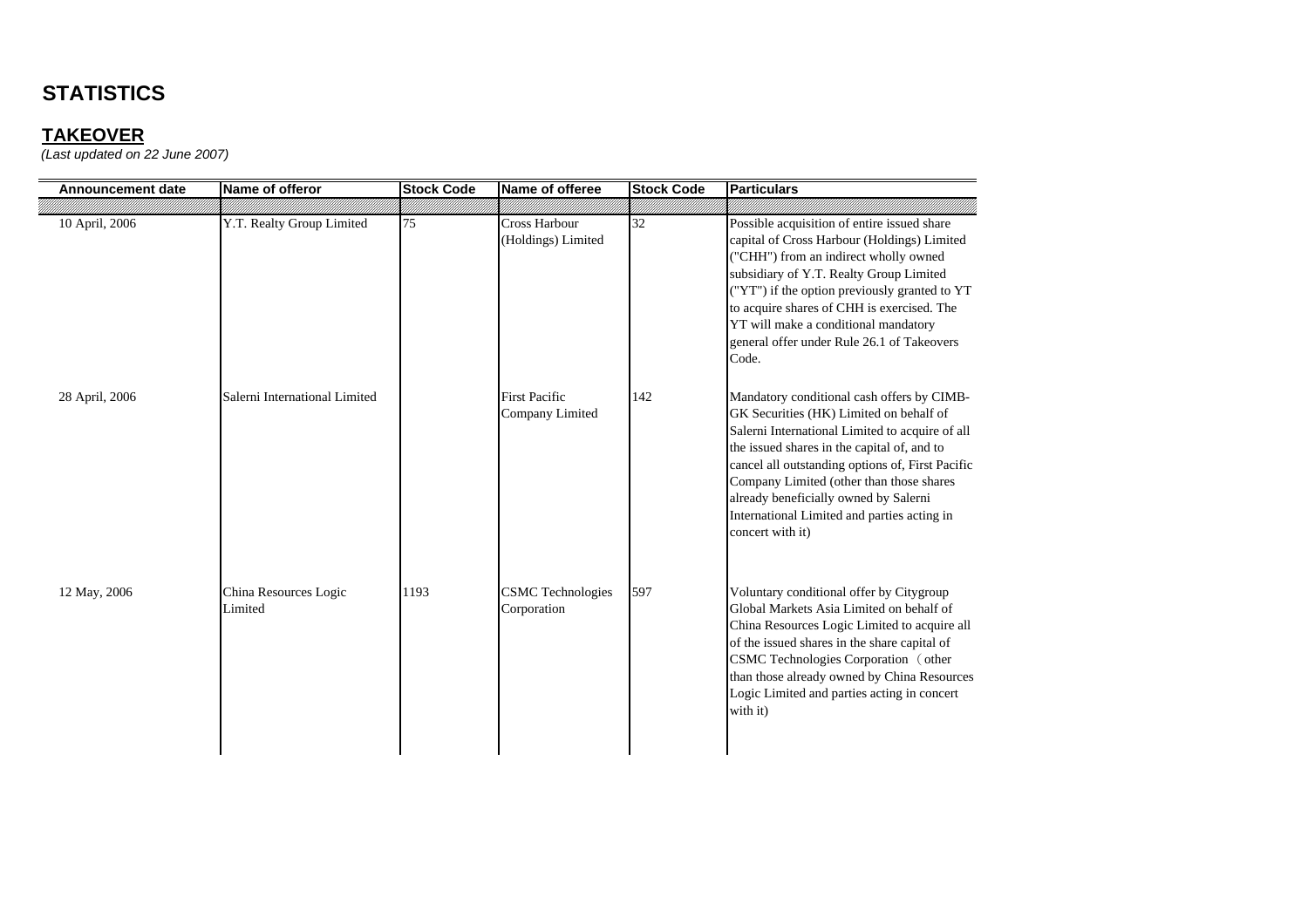| Announcement date | Name of offeror                                              | <b>Stock Code</b> | Name of offeree                                        | <b>Stock Code</b> | <b>Particulars</b>                                                                                                                                                                                                                                                                                                                            |
|-------------------|--------------------------------------------------------------|-------------------|--------------------------------------------------------|-------------------|-----------------------------------------------------------------------------------------------------------------------------------------------------------------------------------------------------------------------------------------------------------------------------------------------------------------------------------------------|
|                   |                                                              |                   |                                                        |                   |                                                                                                                                                                                                                                                                                                                                               |
| 16 May, 2006      | <b>Upsky Enterprises Limited</b>                             |                   | Shun Cheong<br><b>Holdings Limited</b>                 | 650               | Voluntary conditional cash offer by Quam<br>Securities Company Limited on behalf of<br>Upsky Enterprises Limited to acquire all of<br>the issued shares in the capital of Shun<br>Cheong Holdings Limited (other than those<br>already owned by Upsky Enterprises Limited<br>and parties acting in concert with it)                           |
| 28 June, 2006     | <b>SNP</b> Corporation Ltd                                   | N/A               | <b>SNP</b> Leefung<br><b>Holdings Limited</b>          | 623               | Proposed privatisation of SNP Leefung<br>Holdings Limited by SNP Corporation Ltd by<br>way of a scheme of arrangement under section<br>99 of the Companies Act of Bermuda                                                                                                                                                                     |
| 10 July, 2006     | EganaGoldpfeil (Holdings)<br>Limited                         | 48                | Egana Jewellery &<br>Pearls Limited                    | 926               | Proposed privatisation of Egana Jewellery &<br>Pearls Limited by EganaGoldpfeil (Holdings)<br>Limited by way of a scheme arrangement                                                                                                                                                                                                          |
| 25 July, 2006     | <b>GOME</b> Electrical Appliances<br><b>Holdings Limited</b> | 493               | China Paradise<br><b>Electronics Retail</b><br>Limited | 503               | Voluntary conditional offer by Goldman<br>Sachs (Asia) L.L.C. on behalf of GOME<br>Electrical Appliances Holding Limited to<br>acquire all of the issued shares in the captial<br>of China Paradise Electronics Retail Limited<br>not already owned by GOME Electrical<br>Appliances Holding Limited and parties<br>acting in concert with it |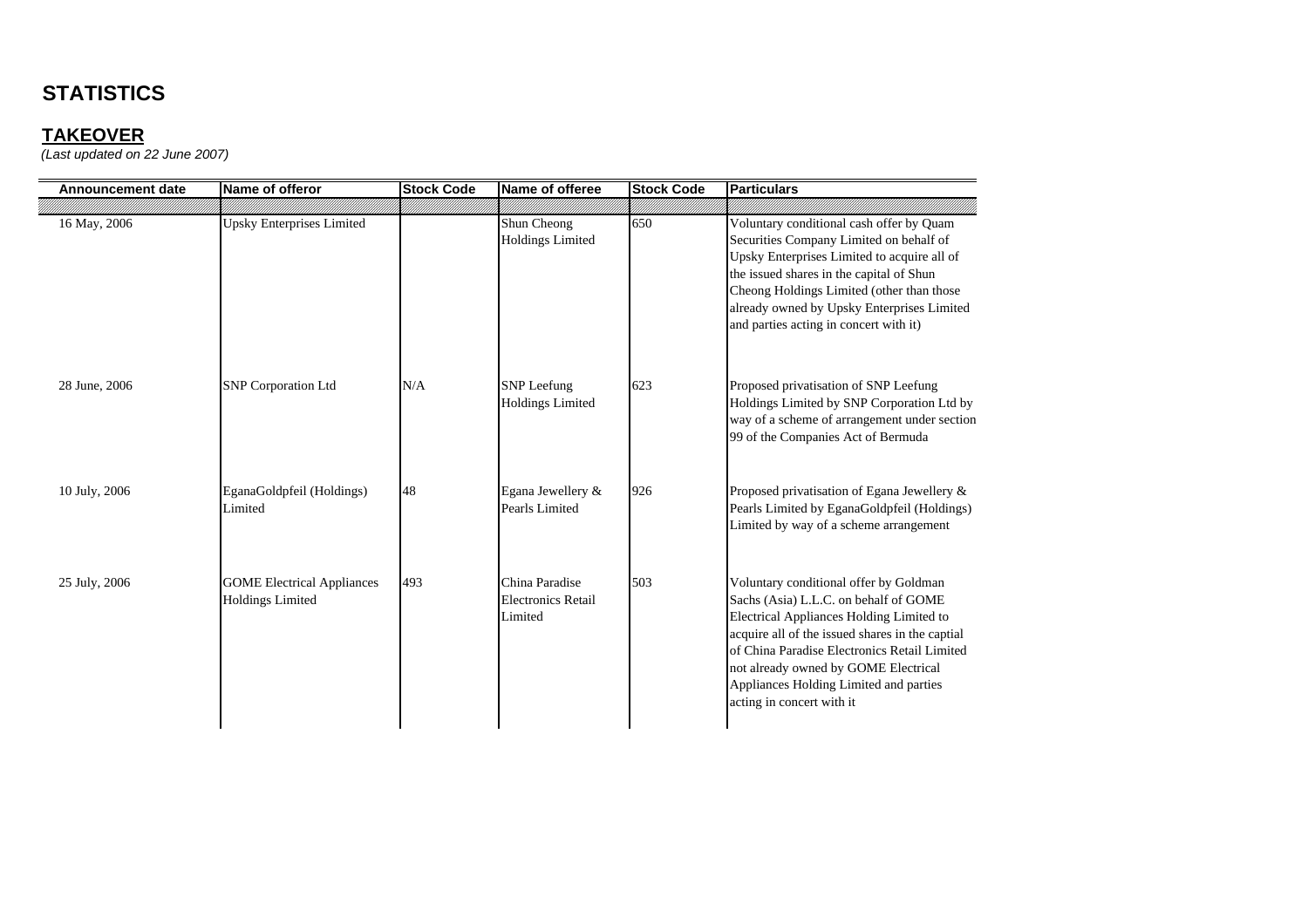| <b>Announcement date</b> | Name of offeror                 | <b>Stock Code</b> | Name of offeree                                     | <b>Stock Code</b> | <b>Particulars</b>                                                                                                                                                                                                                                                                                                                                                |
|--------------------------|---------------------------------|-------------------|-----------------------------------------------------|-------------------|-------------------------------------------------------------------------------------------------------------------------------------------------------------------------------------------------------------------------------------------------------------------------------------------------------------------------------------------------------------------|
|                          |                                 |                   |                                                     |                   |                                                                                                                                                                                                                                                                                                                                                                   |
| 25 July, 2006            | Sure Expert Limited             | N/A               | <b>Golden Resorts</b><br>Group Limited              | 1031              | Mandatory conditional general offer by Sure<br>Expert Limited and parties acting in concert<br>with it to acquire all the issued shares of<br>Golden Resorts Group Limited (other than<br>those already owned or agreed to be acquired<br>by Sure Expert Limited and its concert<br>parties) and to make comparable offers for all<br>the outstanding options     |
| 9 August, 2006           | Givemore Investments<br>Limited | N/A               | Asia Financial<br><b>Holdings Limited</b>           | 662               | Mandatory conditional general offer by J.P.<br>Morgan Securities (Asia Pacific) Limited on<br>behalf of Givemore Investments Limited and<br>parties acting in concert with it, to acquire all<br>the issued shares not already owned by<br>Givemore Investments Limited and its concert<br>parties, and to make comparable offers for all<br>outstanding options. |
| 22 August, 2006          | Eaton Holdings II S.a.r.l.      | N/A               | Senyuan<br>International<br><b>Holdings Limited</b> | 3333              | Voluntary conditional cash offer by DBS Asia<br>Capital Limited on behalf of Eaton Holding II<br>S.a.r.l., a wholly-owned indirect subsidairy of<br>Eaton Corporation, for all the issued shares in<br>the share capital of Senyuan International<br><b>Holdings Limited</b>                                                                                      |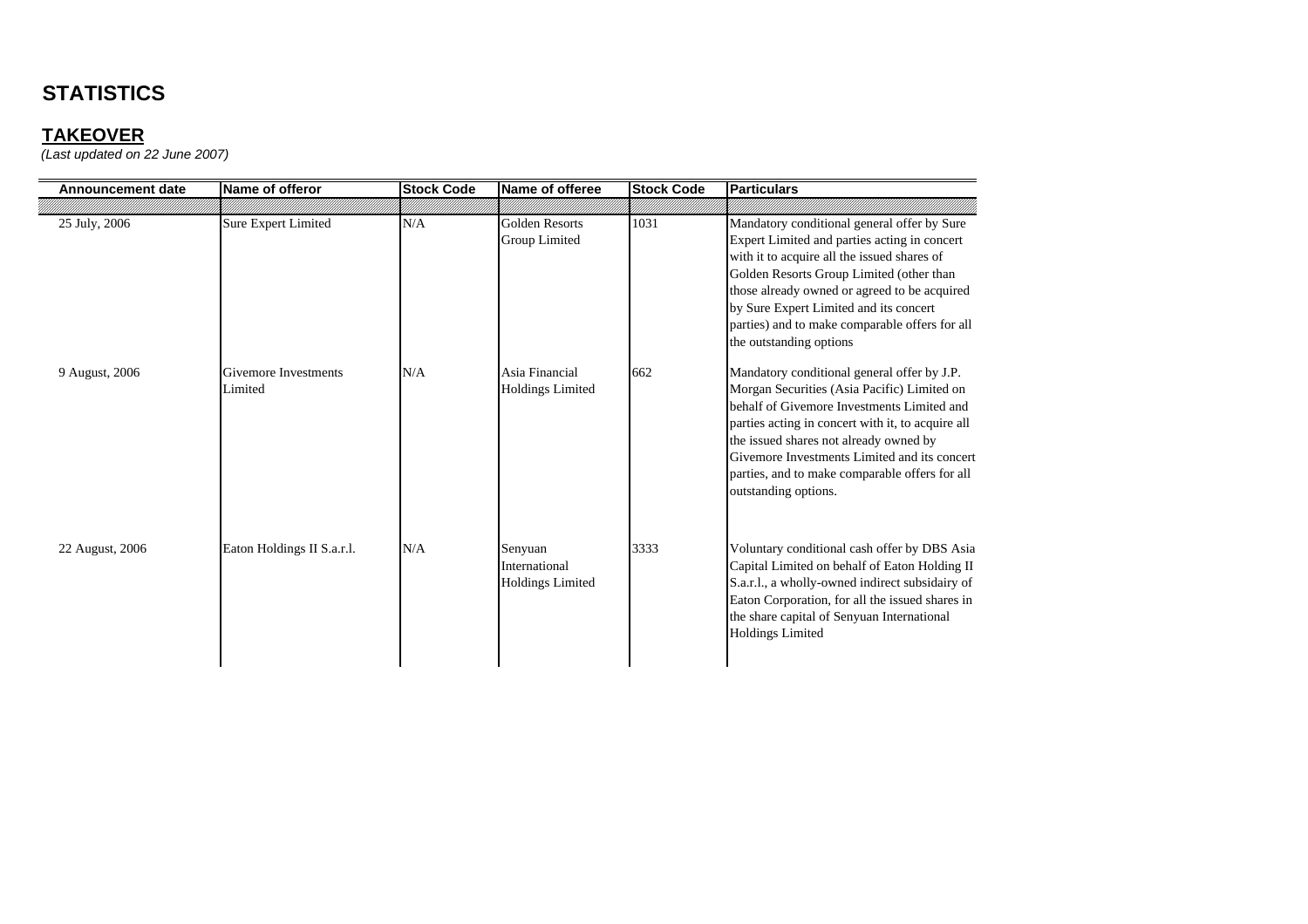### **TAKEOVER**

| <b>Announcement date</b> | Name of offeror                  | <b>Stock Code</b> | Name of offeree                                          | <b>Stock Code</b> | <b>Particulars</b>                                                                                                                                                                                                                                                                                                                                                                                                                                                                         |
|--------------------------|----------------------------------|-------------------|----------------------------------------------------------|-------------------|--------------------------------------------------------------------------------------------------------------------------------------------------------------------------------------------------------------------------------------------------------------------------------------------------------------------------------------------------------------------------------------------------------------------------------------------------------------------------------------------|
| 28 August, 2006          | Fit Top Investments Limited      | N/A               | <b>CASH Retail</b><br><b>Management Group</b><br>Limited | 996               | Possible mandatory conditional cash offers by<br>Get Nice Investment Limited on behalf of Fit<br>Top Investments Limited for all the issued<br>shares in, and all oustanding convertible loan<br>notes of, CASH Retail Management Group<br>Limited other than those already owned by or<br>agreed to be acquired by Fit Top Investments<br>Limited or parties acting in concert with it.                                                                                                   |
| 1 September, 2006        | <b>Famex Investment Limited</b>  | N/A               | <b>Hanny Holdings</b><br>Limited                         | 275               | Possible mandatory conditional cash offers by<br>Famex Investment Limited, a wholly-woned<br>subsidiary of ITC Corporation Limited (stock<br>Code 372) for all the issued shares and all<br>outstanding convertible bonds of Hanny<br>Holdings (other than those already owned by<br>or agreed to be acquired by Famex Investment<br>Limited or parties acting in concert with it<br>(Except Cobbleford Limited)).                                                                         |
| 8 & 18 September 2006    | Marvel bonus Holdings<br>Limited | N/A               | China Motion<br>Telecom<br>International<br>Limited      | 989               | Possible unconditional mandatory cash offers<br>by Partners Capital International Limited on<br>behalf of Marvel Bonus Holdings Limited for<br>all the issued shares in China Motion Telecom<br>International Limited (other than those shares<br>already owned by or agreed to be acquired by<br>Marvel Bonus Holdings Limited and parties<br>acting in concert with it) and for the<br>cancellation of all outstanding share options<br>of China Motion Telecom International<br>Limited |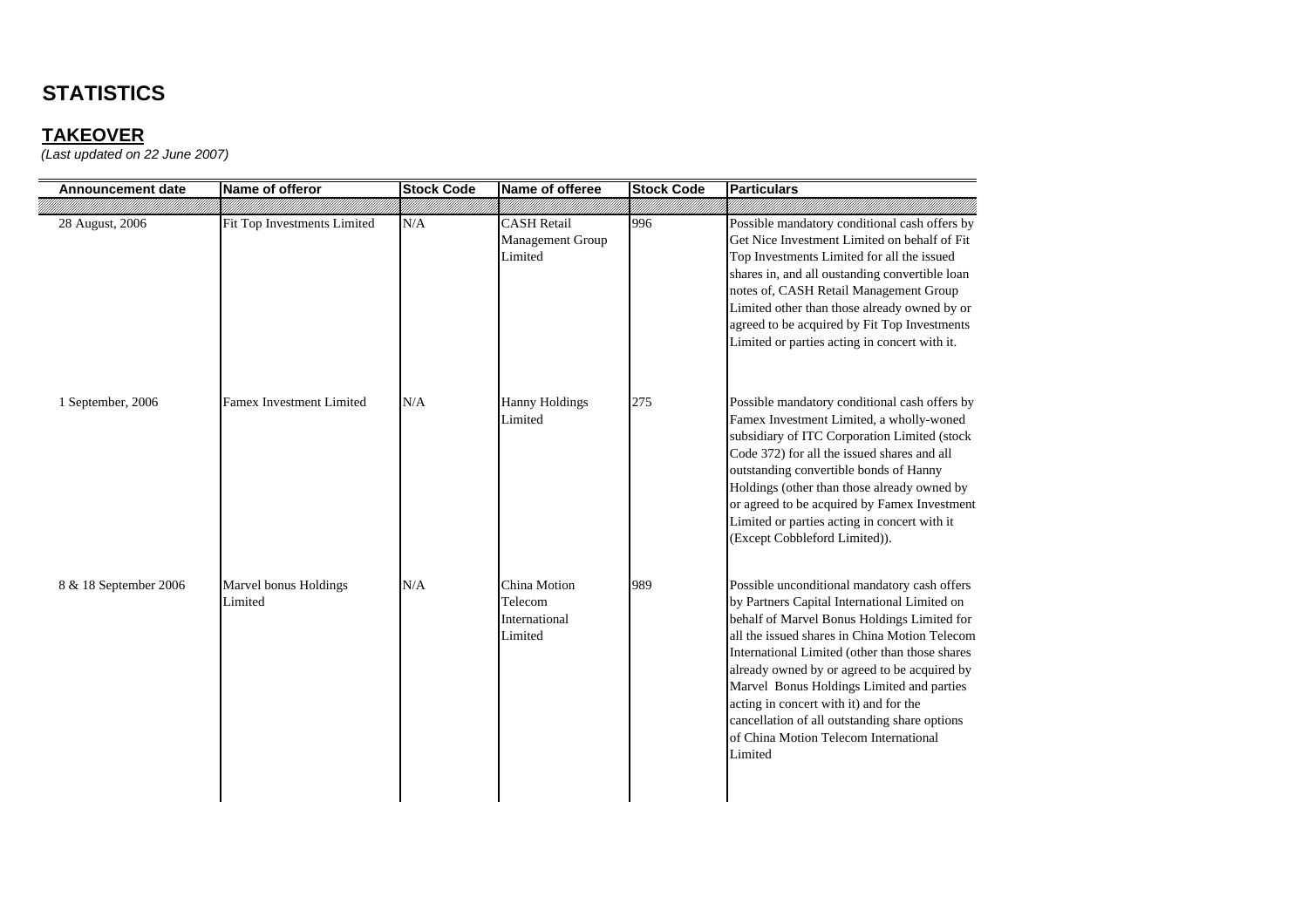| <b>Announcement date</b> | Name of offeror                            | <b>Stock Code</b> | Name of offeree                                          | <b>Stock Code</b> | <b>Particulars</b>                                                                                                                                                                                                                                                                                                                                                                                                                                                                                                                                                                     |
|--------------------------|--------------------------------------------|-------------------|----------------------------------------------------------|-------------------|----------------------------------------------------------------------------------------------------------------------------------------------------------------------------------------------------------------------------------------------------------------------------------------------------------------------------------------------------------------------------------------------------------------------------------------------------------------------------------------------------------------------------------------------------------------------------------------|
|                          |                                            |                   |                                                          |                   |                                                                                                                                                                                                                                                                                                                                                                                                                                                                                                                                                                                        |
| 4 October, 2006          | Giant Sino Group Limited                   | N/A               | Cosmopolitan<br>International<br><b>Holdings Limited</b> | 120               | Possible mandatory cash offer by Access<br>Capital Limited on behalf of Giant Sino<br>Group Limited to acquire all issued shares<br>other than those already owned by Giant Sino<br>Group Limited and parties acting in concert<br>with it.                                                                                                                                                                                                                                                                                                                                            |
| 5 October, 2006          | Wah Cheong Development<br>(B.V.I.) Limited | N/A               | <b>Quality HealthCare</b><br>Asia Limited                | 593               | Possible Unconditional Mandatory Cash<br>Offers by Sun Hung Kai International Limited<br>for and on behalf of Wah Cheong<br>Development (B.V.I.) Limited, a direct<br>wholly-owned subsidiary of Sun Hung Kai &<br>Co. Limited (Stock Code: 86), for all the<br>issued shares and outstanding warrants of,<br>and for cancellation of all outstanding share<br>options granted by, Quality Healthcare Asia<br>Limited (other than shares and warrants<br>already owned or agreed to be acquired<br>by Wah Cheong Development (B.V.I.)<br>Limited or parties acting in concert with it) |
| 9 October, 2006          | Jade Concept Limited                       | N/A               | <b>AV Concept</b><br><b>Holdings Limited</b>             | 595               | Possible conditional mandatory cash offer By<br>Centurion Corporate Finance Limited on<br>behalf of Jade Concept Limited for all the<br>issued ordinary shares in AV Concept<br>Holdings Limited (Other than those shares<br>already owned by Jade Concept Limited and<br>parties acting in concert with it)                                                                                                                                                                                                                                                                           |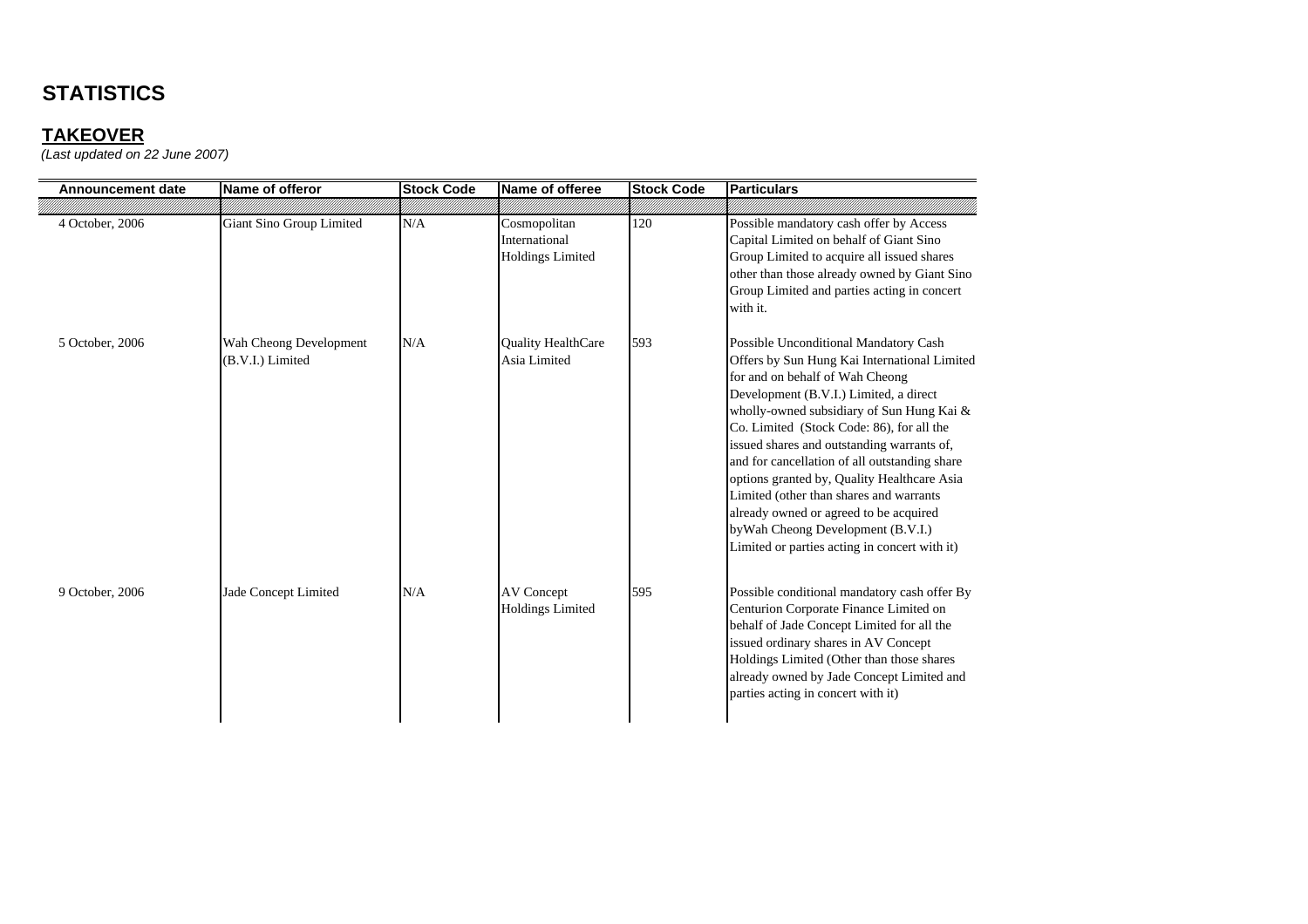## **TAKEOVER**

| <b>Announcement date</b> | Name of offeror                                       | <b>Stock Code</b> | Name of offeree                            | <b>Stock Code</b> | <b>Particulars</b>                                                                                                                                                                                                                                                                                                                                                  |
|--------------------------|-------------------------------------------------------|-------------------|--------------------------------------------|-------------------|---------------------------------------------------------------------------------------------------------------------------------------------------------------------------------------------------------------------------------------------------------------------------------------------------------------------------------------------------------------------|
|                          |                                                       |                   |                                            |                   |                                                                                                                                                                                                                                                                                                                                                                     |
| 27 October, 2006         | Century Hero International<br>Limited                 | N/A               | Asia Commerical<br><b>Holdings Limited</b> | 104               | Mandatory conditonal cash offer by BNP<br>Paribas Peregrine Capital Limited on behalf<br>of Century Hero International Limited to<br>acquire all the outstanding shares and cancel<br>all the outstanding share options of Asia<br>Commercial Holdings Limited not already<br>owned by Century Hero International Limited<br>and parties acting in concert with it. |
| 31 October, 2006         | China TianDiXing Logistics<br><b>Holdings Limited</b> | N/A               | Apex Capital<br>Limited                    | 905               | Possible unconditional mandatory general<br>cash offer by Yu Ming Investment<br>Management Limited on behalf of China<br>TianDiXing Logistics Holdings Limited for<br>all the issued shares of Apex Capital Limited<br>(other than those shares already owned or<br>agreed to be acquired by the offeror and<br>parties acting in concert with it)                  |
| 17 November, 2006        | Convenience Retail Asia<br>Limited                    | 8052              | Saint Honore<br><b>Holdings Limited</b>    | 192               | Proposed takeover by Convenience Retail<br>Asia Limited ("CRA") of Saint Honore<br>Holdings Limited by way of a scheme of<br>arrangement (under Section 99 of the<br>Companies Act) with cancellation<br>consideration of cash of HK\$2.95 for every<br>scheme share or one CRA share plus cash of<br>HK\$2.95 for every two shceme shares.                         |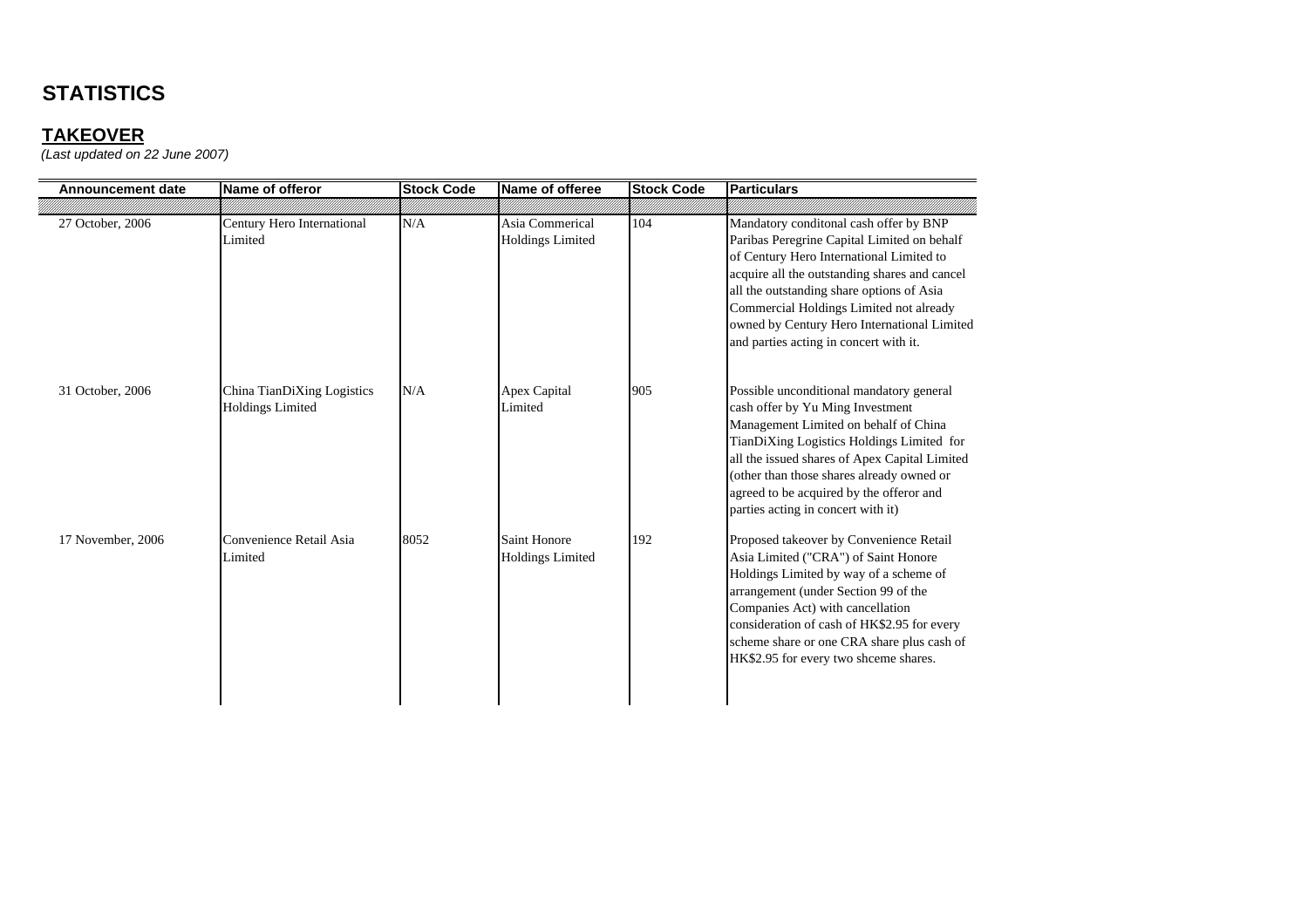## **TAKEOVER**

| <b>Announcement date</b> | Name of offeror                               | <b>Stock Code</b> | Name of offeree                             | <b>Stock Code</b> | <b>Particulars</b>                                                                                                                                                                                                                                                                                                                                                                 |
|--------------------------|-----------------------------------------------|-------------------|---------------------------------------------|-------------------|------------------------------------------------------------------------------------------------------------------------------------------------------------------------------------------------------------------------------------------------------------------------------------------------------------------------------------------------------------------------------------|
|                          |                                               |                   |                                             |                   |                                                                                                                                                                                                                                                                                                                                                                                    |
| 22 November, 2006        | Moral Glory International<br>Limited          | N/A               | New World Mobile<br><b>Holdings Limited</b> | 862               | Possible unconditional mandatory general<br>cash offer by Taifook Securities Company<br>Limited on behalf of Moral Glory<br>International Limited to acquire all the issued<br>shares of New World Mobile Holdings<br>limited (other than those already owned or<br>agreed to be acquired by Moral Glory<br>international Limited and parties acting in<br>concert with it)        |
| 24 November, 2006        | <b>Chinese Success Limited</b>                | N/A               | Nority International<br>Group Limited       | 660               | Possible unconditional mandatory cash offer<br>by Partners Capital International Limited on<br>behalf of Chinese Success Limited to acquire<br>all the issued shares of HK\$0.10 each in the<br>share capital of Nority International Group<br>Limited (other than those shares already<br>owned or agreed to be acquired by the offeror<br>and parites acting in concert with it) |
| 12 December, 2006        | <b>RI</b> Speical Holdings<br>Bermuda Limited | N/A               | Linmark Group<br>Limited                    | 915               | Possible mandatory unconditional cash offers<br>by ABN AMRO Asia Corporate Finance<br>Limited on behalf of RI Speical Holdings<br>Bermuda Limited to acquire all outstanding<br>shares of and to cancel all outstanding share<br>options of Linmark Group Limited not<br>already owned by RI Speical Holdings<br>Bermuda Limited and parties acting in<br>concert with it          |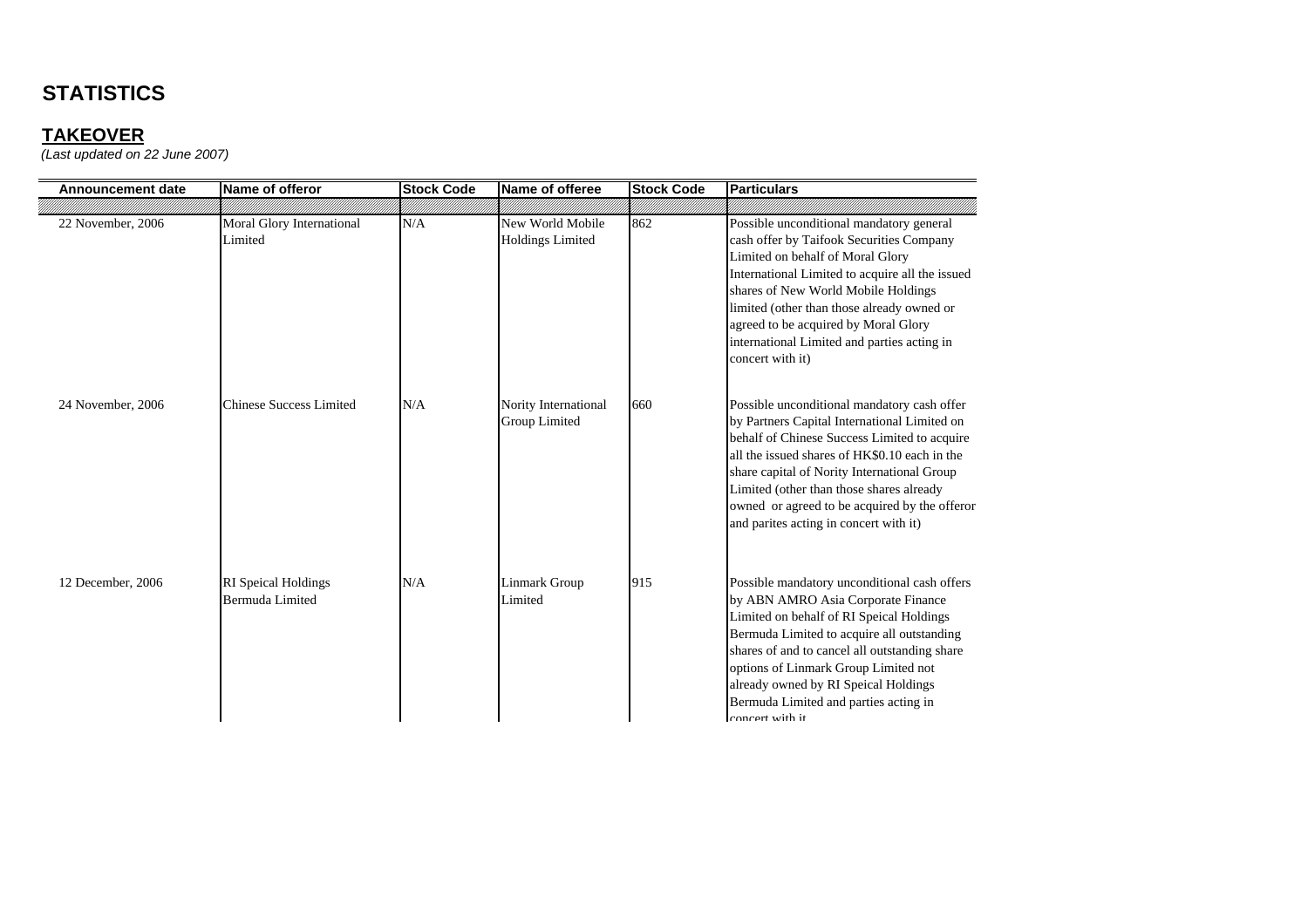## **TAKEOVER**

| <b>Announcement date</b> | Name of offeror                        | <b>Stock Code</b> | Name of offeree                                         | <b>Stock Code</b> | <b>Particulars</b>                                                                                                                                                                                                                                                                                                                                                 |
|--------------------------|----------------------------------------|-------------------|---------------------------------------------------------|-------------------|--------------------------------------------------------------------------------------------------------------------------------------------------------------------------------------------------------------------------------------------------------------------------------------------------------------------------------------------------------------------|
| 27 December, 2006        | <b>Luck Continent Limited</b>          | N/A               | Foundation Group<br>Limited                             | 1182              | Possible unconditional mandatory cash offer<br>by Mitsubishi UFJ Securities (HK) Capital,<br>Limited on behalf of Luck Continent Limited<br>for all the issued shares in the Company<br>(other than those shares THAN already<br>owned or agreed to be acquired by Luck<br>Continent Limited and parites acting in<br>concert with it)                             |
| 9 January, 2007          | Chan Hoi Lam                           | N/A               | Climax International<br>Company Limited                 | 439               | Possible unconditional mandatory cash offer<br>by FB Gemini Capital Limited on behalf of<br>Mr. Chan Hoi Lam for all the issued shares<br>of the Company (other than those already<br>owned or agreed to be acquired by Mr. Chan<br>Hoi Lam and parites acting in concert with<br>him)                                                                             |
| 16 February, 2007        | Winland Wealth (BVI)<br>Limited        | N/A               | Mexan Limited                                           | 22                | Possible unconditional mandatory cash offer<br>by BOCI Asia Limited, on behalf of Winland<br>Wealth (BVI) Limited for all the issued<br>shares of the Company other than those<br>already held or agreed to be acquired by<br>Winland Wealth (BVI) Limited and parties<br>acting in concert with it.                                                               |
| 1 March, 2007            | Fortis Insurance International<br>N.V. | N/A               | Pacific Century<br><b>Insurance Holdings</b><br>Limited | 65                | Possible unconditional mandatory cash offer<br>by Morgan Stanley on behalf of Fortis<br>Insurance International N.V. to acquire all the<br>Shares in Pacific Century Insurance Holdings<br>Limited not already owned or agreed to be<br>acquired by Fortis Insurance International<br>N.V. and parties in concert with it and to<br>cancel all outstanding Options |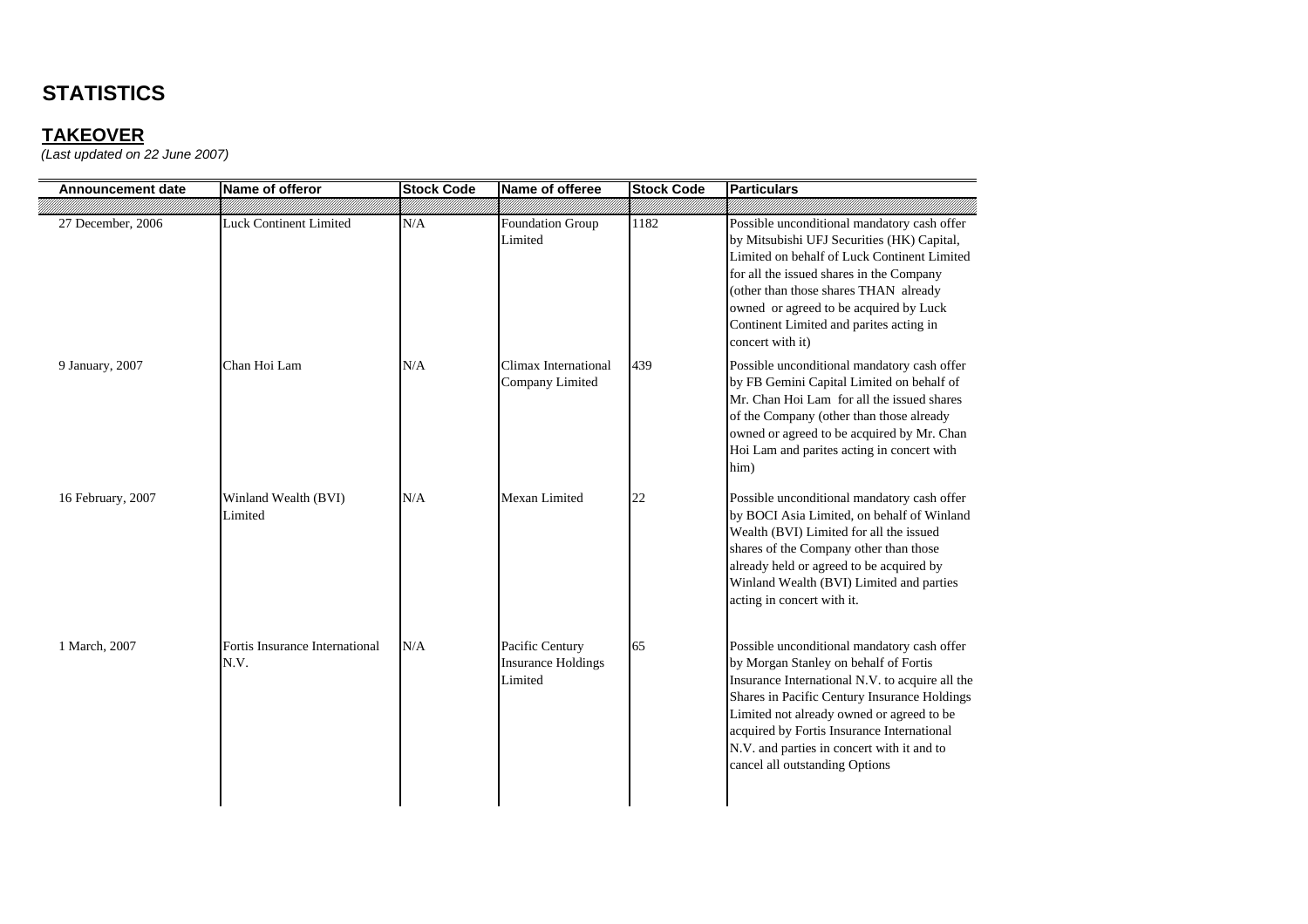| <b>Announcement date</b> | Name of offeror                                       | <b>Stock Code</b> | Name of offeree                                                                | <b>Stock Code</b> | <b>Particulars</b>                                                                                                                                                                                                                                                                                                                                                                                               |
|--------------------------|-------------------------------------------------------|-------------------|--------------------------------------------------------------------------------|-------------------|------------------------------------------------------------------------------------------------------------------------------------------------------------------------------------------------------------------------------------------------------------------------------------------------------------------------------------------------------------------------------------------------------------------|
|                          |                                                       |                   |                                                                                |                   |                                                                                                                                                                                                                                                                                                                                                                                                                  |
| 9 March, 2007            | <b>TOM Group Limited</b>                              | 2383              | TOM Online Inc.                                                                | 8282              | Proposed conditional possible privatisation of<br>TOM Online Inc. by TOM Group Limited by<br>way of a scheme of arrangement (under<br>section 86 of the Companies Law)                                                                                                                                                                                                                                           |
| 11 April, 2007           | Town Health International<br>Holdings Company Limited | 8138              | Hong Kong Health<br>Check and<br><b>Laboratory Holdings</b><br>Company Limited | 397               | Connected Transaction in relation to the grant<br>of option to Town Health International<br>Holidngs Company Limited to subscribe for<br>convertible bonds in Hong Kong Health<br><b>Check and Laboratory Holdings Company</b><br>Limited ("HKHC") and the application of<br>whitewash waiver by HKHC.                                                                                                           |
| 13 April, 2007           | Shenzhen Investment<br><b>Holding Corporation</b>     | N/A               | Shenzhen<br>International<br><b>Holdings Limited</b>                           | 152               | Proposed conversion of HK\$330 million<br>convertible note by Shenzhen Investment<br>Holding Corporation in Shenzhen<br>International Holdings Limited and the<br>application for whitewash waiver by<br>Shenzhen International Holdings Limited.                                                                                                                                                                |
| 16 April, 2007           | H.C.B.C. Enterprises<br>Limited                       | N/A               | ABC<br>Communications<br>(Holdings) Limited                                    | 30                | Proposed privatisation of ABC<br>Communications (Holdings) Limited by way<br>of a voluntary conditional general cash offer<br>by Platinum Securities Company Limited on<br>behalf of H.C.B.C. Enterprises Limited for all<br>the issued share capital in ABC<br>Communications (Holdings) Limited (other<br>than those shares already owned by H.C.B.C.<br>Enterprises Limited and the excluded<br>shareholders) |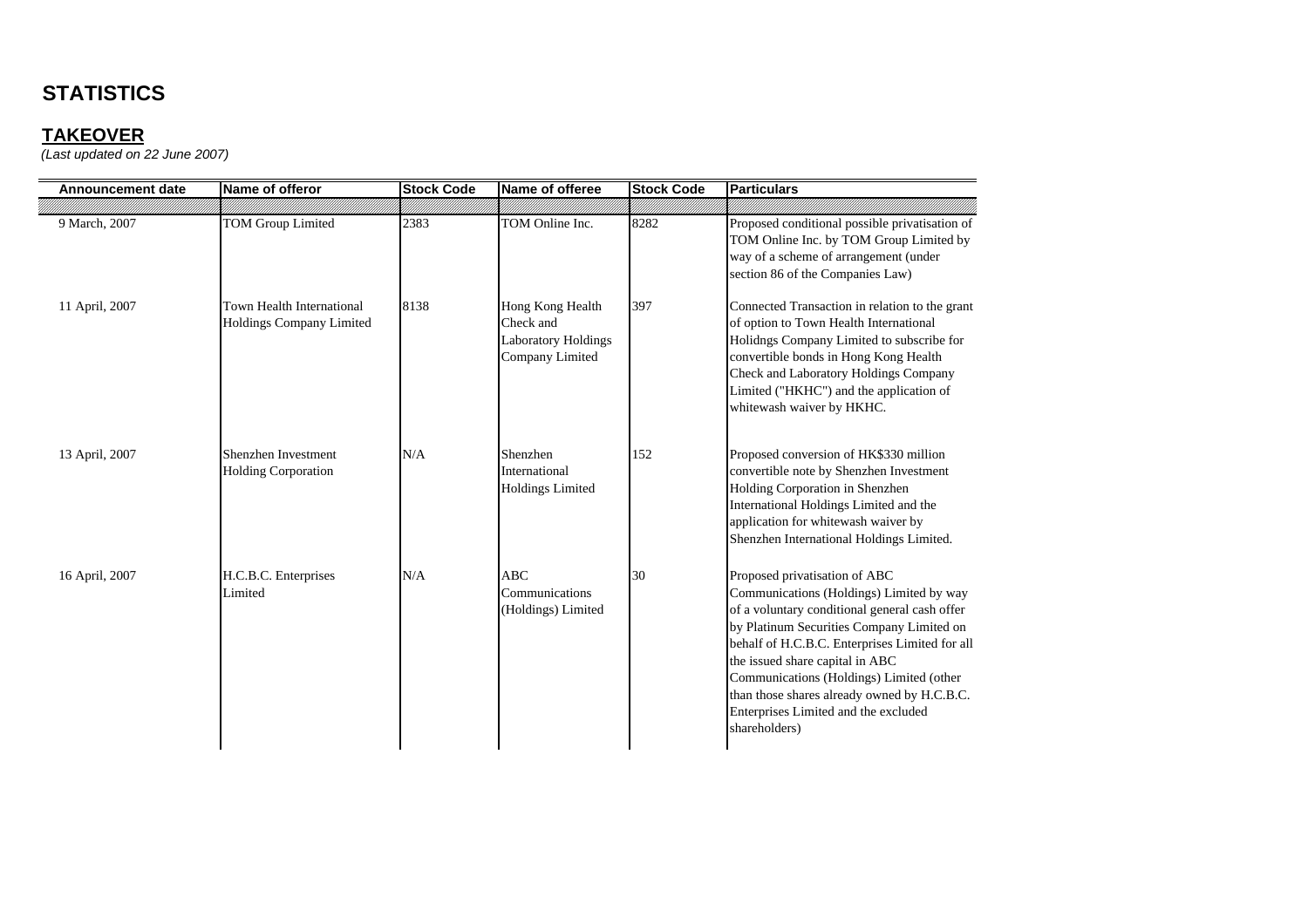### **TAKEOVER**

| <b>Announcement date</b> | Name of offeror                                     | <b>Stock Code</b> | Name of offeree                                    | <b>Stock Code</b> | <b>Particulars</b>                                                                                                                                                                                                                                                                                                                                                                                                                                                                                                                                                        |
|--------------------------|-----------------------------------------------------|-------------------|----------------------------------------------------|-------------------|---------------------------------------------------------------------------------------------------------------------------------------------------------------------------------------------------------------------------------------------------------------------------------------------------------------------------------------------------------------------------------------------------------------------------------------------------------------------------------------------------------------------------------------------------------------------------|
| 19 April, 2007           | Perfect Zone International<br>Limited               | N/A               | Shimao<br>International<br><b>Holdings Limited</b> | 649               | Proposed privatisation of Shimao<br>International Holdings Limited by Perfect<br>Zone International Limited by way of a<br>scheme of arrangement and conditional offer<br>to pay the option cancellation price to each<br>option holder for cancelling the share options.                                                                                                                                                                                                                                                                                                 |
| 26 April, 2007           | <b>NWS Financial Management</b><br>Services Limited | N/A               | <b>Taifook Securities</b><br>Group Limited         | 665               | Possible manadatory unconditional cash<br>offers by Standard Chartered Bank (Hong<br>Kong) Limited on behalf of NWS Financial<br>Management Services Limited (a wholly-<br>owned subsidiary of NWS Holdings Limited<br>(stock code: 659) to acquire all the issued<br>shares in and to cancel all outstanding<br>subscription options of Taifook Securities<br>Group Limited (other than those shares and<br>subscription options already owned by or<br>agreed to be acquired by NWS Financial<br>Management Services Limited and parties<br>acting in concert with it). |
| 9 May, 2007              | Marigold Worldwide Group<br>Limited                 | N/A               | Artfield Group<br>Limited                          | 1229              | Mandatory conditional cash offer by Kingston<br>Securities Limited on behalf of Marigold<br>Worldwide Group Limited for all the issued<br>Shares in Artfield Group Limited (other than<br>those Shares already owned by Marigold<br>Worldwide Group Limited and parties acting<br>in concert with it)                                                                                                                                                                                                                                                                     |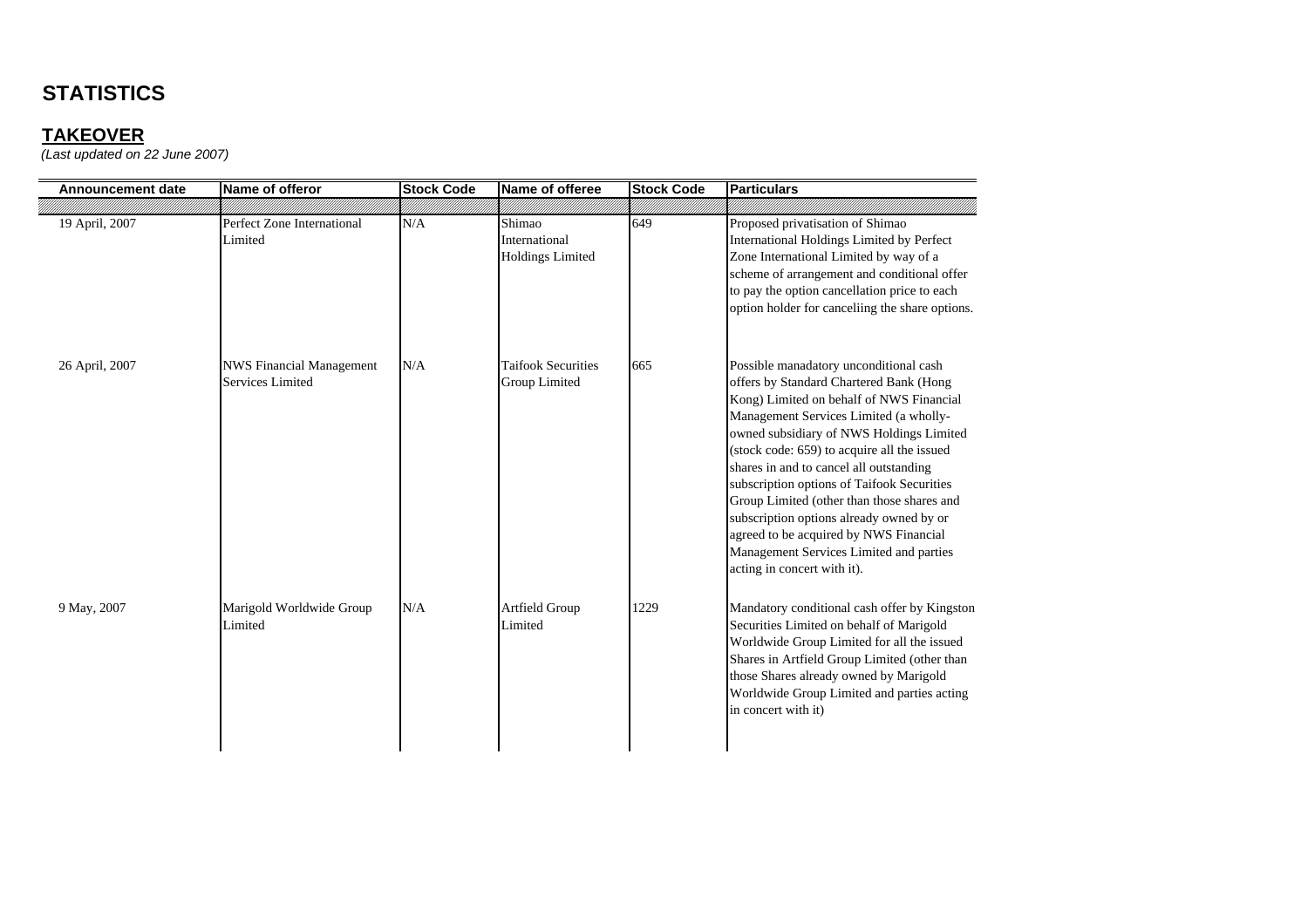## **TAKEOVER**

| <b>Announcement date</b> | Name of offeror                                  | <b>Stock Code</b> | Name of offeree                                             | <b>Stock Code</b> | <b>Particulars</b>                                                                                                                                                                                                                                                                                                                                                                                               |
|--------------------------|--------------------------------------------------|-------------------|-------------------------------------------------------------|-------------------|------------------------------------------------------------------------------------------------------------------------------------------------------------------------------------------------------------------------------------------------------------------------------------------------------------------------------------------------------------------------------------------------------------------|
|                          |                                                  |                   |                                                             |                   |                                                                                                                                                                                                                                                                                                                                                                                                                  |
| 14 May, 2007             | Luncky Tune Global Limited                       | N/A               | <b>RBI</b> Holdings<br>Limited                              | 566               | Mandatory unconditional cash offers by<br>Kingsway Financial Services Group Limited<br>on behalf of Lucky Tune Global Limited for<br>all the issued shares in RBI Holdings Limited<br>(other than those already owned or agreed to<br>be acquired by Lucky Tune Global Limited<br>and parties acting in concert with it) and for<br>the cancellation of all outstanding share<br>options of RBI Holdings Limited |
| 14 May, 2007             | Cordless Industries Inc.                         | N/A               | Techtronic<br><b>Industries Company</b><br>Limited          | 669               | Mandatory conditional general offer made by<br>Platinum Securities Company Limited on<br>behalf of Cordless Industries Inc. to acquire<br>all the issued shares in the capital of<br>Techtronic Industries Company Limited not<br>already owned by Cordless Industries Inc. and<br>parties acting in concert with it                                                                                             |
| 16 May, 2007             | <b>Mercurius Partners</b><br>Investments Limited | N/A               | The Hong Kong<br>Building and Loan<br><b>Agency Limited</b> | 145               | Possible unconditional mandatory cash offer<br>by Somerley Limited on behalf of Mercurius<br>Partners Investments Limited for all the<br>issued shares in the Hong Kong Building and<br>Loan Agency Limited (other than those<br>already owned by or agreed to be acquired by<br>Mercurius Partners Investments Limited and<br>parties acting in concert with it)                                                |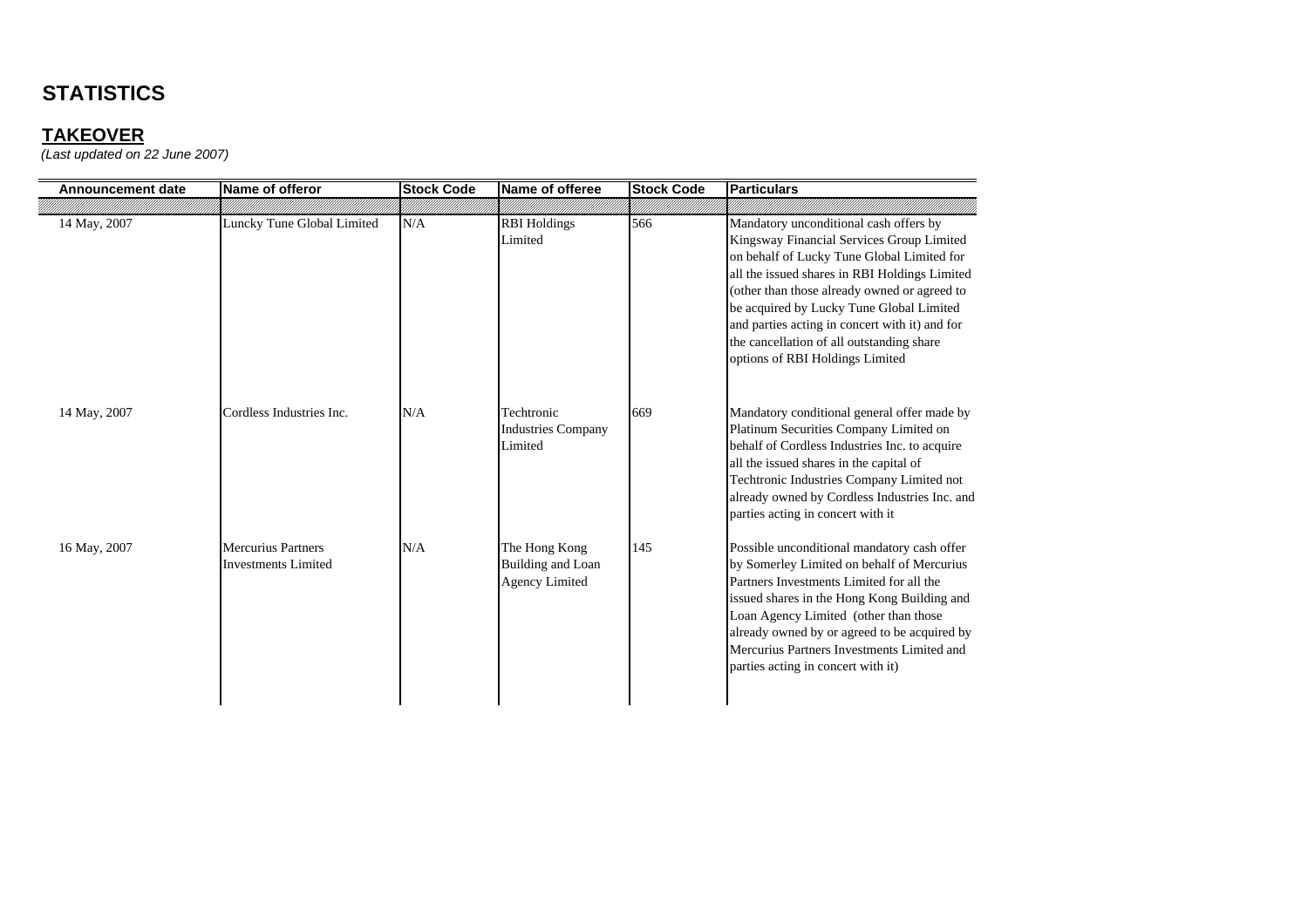## **TAKEOVER**

| <b>Announcement date</b> | Name of offeror                                             | <b>Stock Code</b> | Name of offeree                                                 | <b>Stock Code</b> | <b>IParticulars</b>                                                                                                                                                                                                                                                                                                                                                                                                                                    |
|--------------------------|-------------------------------------------------------------|-------------------|-----------------------------------------------------------------|-------------------|--------------------------------------------------------------------------------------------------------------------------------------------------------------------------------------------------------------------------------------------------------------------------------------------------------------------------------------------------------------------------------------------------------------------------------------------------------|
|                          |                                                             |                   |                                                                 |                   |                                                                                                                                                                                                                                                                                                                                                                                                                                                        |
| 16 May, 2007             | Prime Sun Group Limited                                     | N/A               | <b>MAE</b> Holdings<br>Limited                                  | 851               | Possible mandatory general offer by Ernst &<br>Young Corporate Finance Limited on behalf<br>of Prime Sun Group Limited to purchase all<br>the issued shares and existing convertible<br>notes (other than those shares and existing<br>convertible notes then already owned by<br>Prime Sun Group Limited and Grand Promise<br>Enterprises Limited and parties acting in<br>concert with them)                                                         |
| 18 May, 2007             | <b>Celestial Asia Securities</b><br><b>Holdings Limited</b> | 1049              | <b>CASH Financial</b><br>Services Group<br>Limited              | 8122              | Unconditional mandatory cash offers by<br>Celestial Capital Limited on behalf of<br>Celestial Investment Group Limited ("CIGL",<br>wholly-owned subsidiary of Celestial Asia<br>Securities Holdings Limited) for all the issued<br>shares in, and all outstanding share options of,<br><b>CASH Financial Services Group Limited</b><br>(other than those already owned by or agreed<br>to be acquired by CIGL or parties acting in<br>concert with it) |
| 14 June, 2007            | <b>TCC</b> International Holdings<br>Limited                | 1136              | Chia Hsin Cement<br>Greater China<br><b>Holding Corporation</b> | 699               | Voluntary conditional offer by Morgan<br>Stanley Asia Limited on behalf of TCC<br>International Holdings Limited to acquire all<br>of the issued shares in the capital of Chia<br>Hsin Cement Greater China Holding<br>Corporation                                                                                                                                                                                                                     |